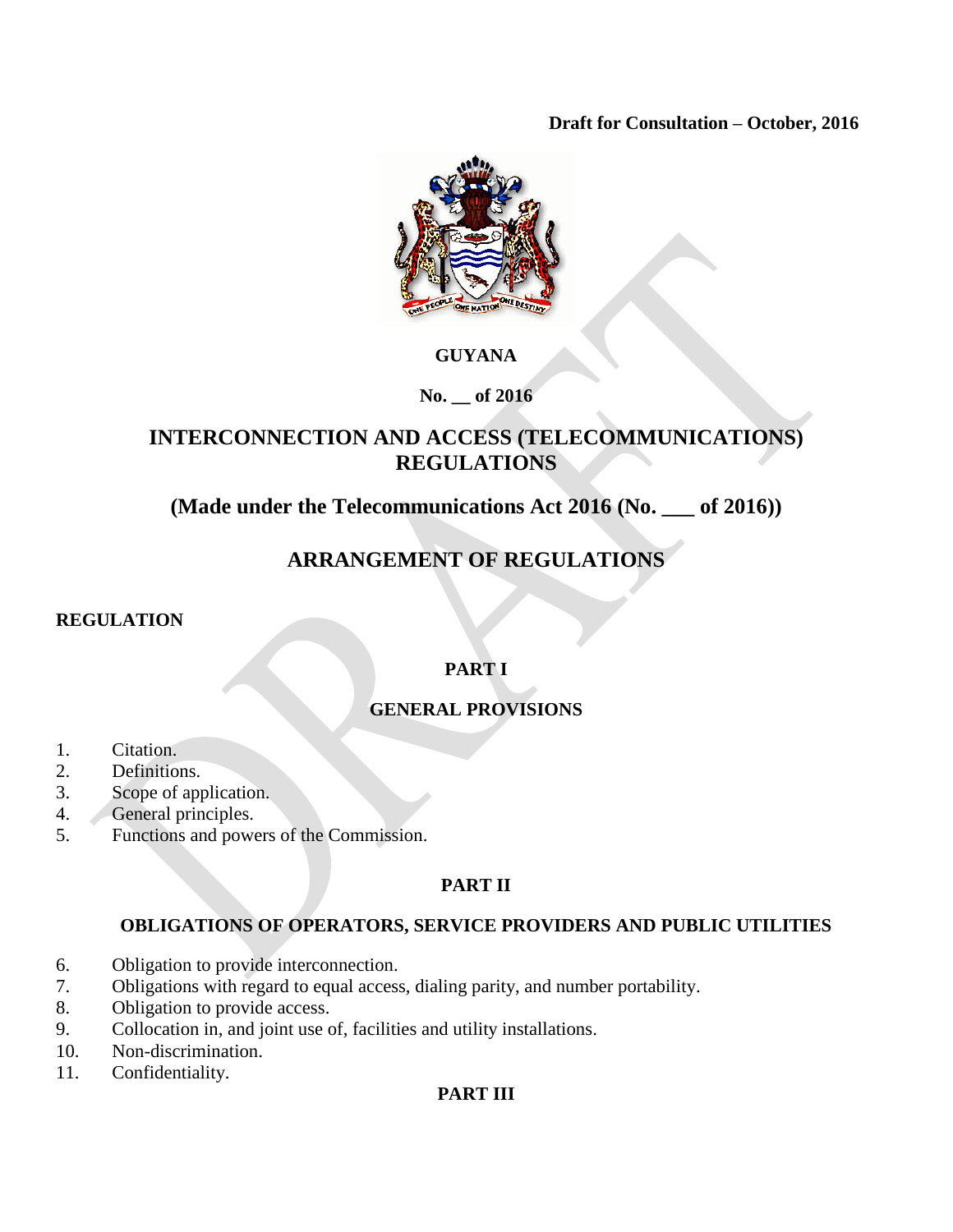#### **REFERENCE INTERCONNECTION OFFERS**

12. Requirement to prepare and publish Reference Interconnection Offers.

## **PART IV**

#### **INTERCONNECTION AGREEMENTS AND ACCESS AGREEMENTS**

- 13. Contents of an interconnection agreement and access agreement.
- 14. Negotiating, concluding and implementing interconnection agreements and access agreements.
- 15. Intention to deny a request for interconnection or access.
- 16. Modification, suspension or termination of interconnection agreements and access agreements.

## **PART V**

## **PRICES FOR INTERCONNECTION AND ACCESS**

- 17. Principles governing prices and cost recovery for interconnection and access.
- 18. Prices charged by dominant operators and service providers and by public utilities for interconnection and access.

# **PART VI**

## **DISPUTE RESOLUTION**

- 19. Obligation to refer disputes relating to interconnection or access to the Commission.
- 20. Procedures for the resolution of disputes concerning interconnection or access.

## **PART VII**

## **OFFENCES AND PENALTIES**

- 21. Penalty for failure to provide, or to cooperate in the provision of, interconnection.
- 22. Penalty for failure to provide, or to cooperate in the provision of, access, collocation or joint use.
- 23. Penalties with regard to Reference Interconnection Offers.
- 24. Penalty for unlawful denial of interconnection, access, collocation or joint use.
- 25. Penalty for failure to provide information.
- 26. Penalty for failure to provide equal access.
- 27. Penalty for failure to provide number portability or dialing parity.
- 28. Penalty for failure to supply contact information.
- 29. Penalty for disobedience of order or other direction of the Commission.
- 30. General penalty.
- 31. Continuing offences.
- 32. Power to institute proceedings.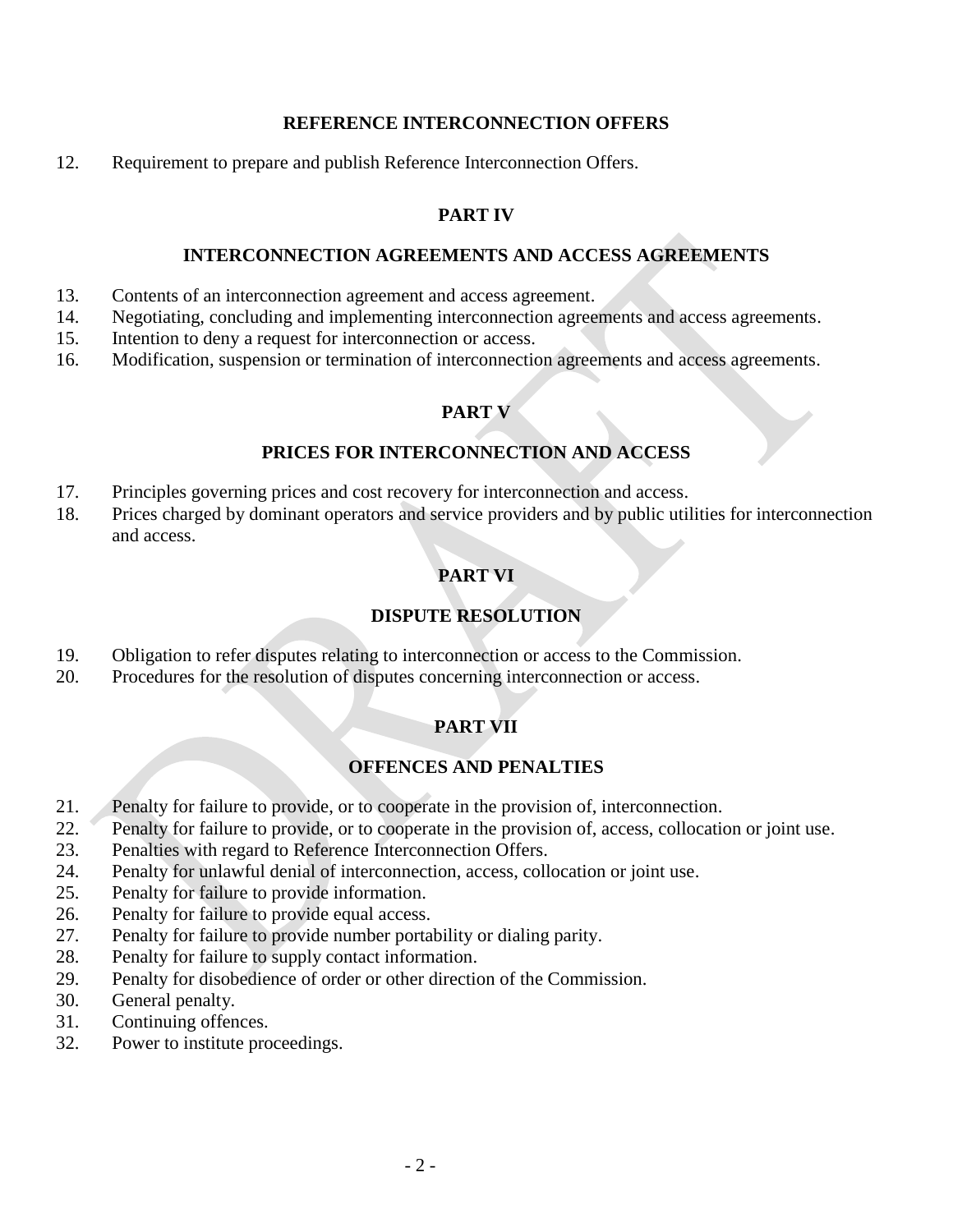# **IN THE EXERCISE OF THE POWERS CONFERRED UPON ME BY SECTION 85 OF THE TELECOMMUNICATIONS ACT 2016 (NO. \_\_\_ OF 2016)**

# **I HEREBY MAKE THE FOLLOWING REGULATIONS:**

#### **PART I**

## **GENERAL PROVISIONS**

| <b>Citation.</b> | 1. | These Regulations may be cited as the Interconnection and Access<br>(Telecommunications) Regulations. |                                                                                                                                                                                                                                                                                                                                                                                                                                                                 |  |  |
|------------------|----|-------------------------------------------------------------------------------------------------------|-----------------------------------------------------------------------------------------------------------------------------------------------------------------------------------------------------------------------------------------------------------------------------------------------------------------------------------------------------------------------------------------------------------------------------------------------------------------|--|--|
| Definitions.     | 2. | (1)                                                                                                   | In these Regulations, unless the context otherwise requires --                                                                                                                                                                                                                                                                                                                                                                                                  |  |  |
|                  |    |                                                                                                       | "access agreement" means the agreements referred to in section $41(1)(d)$ with<br>respect to access as between operators and service providers, and in<br>section 42 with respect to access to utility installations and facilities<br>as between operators and public utilities, setting forth the respective<br>rights and obligations of the operators, service providers and public<br>utilities, as the case may be, that are parties thereto;             |  |  |
|                  |    |                                                                                                       | "access provider" means an operator or service provider that provides access<br>to an accessing operator or service provider, an operator that provides<br>access to facilities to a public utility, or a public utility that provides<br>access to utility installations to an accessing operator, service<br>provider or public utility, or any of the foregoing that has been<br>requested to provide any such access;                                       |  |  |
|                  |    |                                                                                                       | "accessing operator, service provider or public utility" means an operator,<br>service provider or public utility, as the case may be, who seeks, or<br>has been provided, access to the facilities of another operator or<br>service provider or the utility installations of a public utility;                                                                                                                                                                |  |  |
|                  |    |                                                                                                       | "collocation" means the access to space in the facilities or utility<br>installations, or on the premises, of an access provider or an<br>interconnection provider for the use of an accessing operator, service<br>provider or public utility, or of an interconnecting operator or service<br>provider, for the purpose of installing, operating, maintaining or<br>repairing equipment and other facilities or utility installations, as the<br>case may be; |  |  |
|                  |    |                                                                                                       | "cost-oriented" means those charges equal to the long-run incremental cost of<br>an efficient interconnection provider, an efficient access provider, or<br>an efficient provider of collocation or joint use, as the case may be,<br>plus, if applicable, an appropriate portion of shared and common<br>costs;                                                                                                                                                |  |  |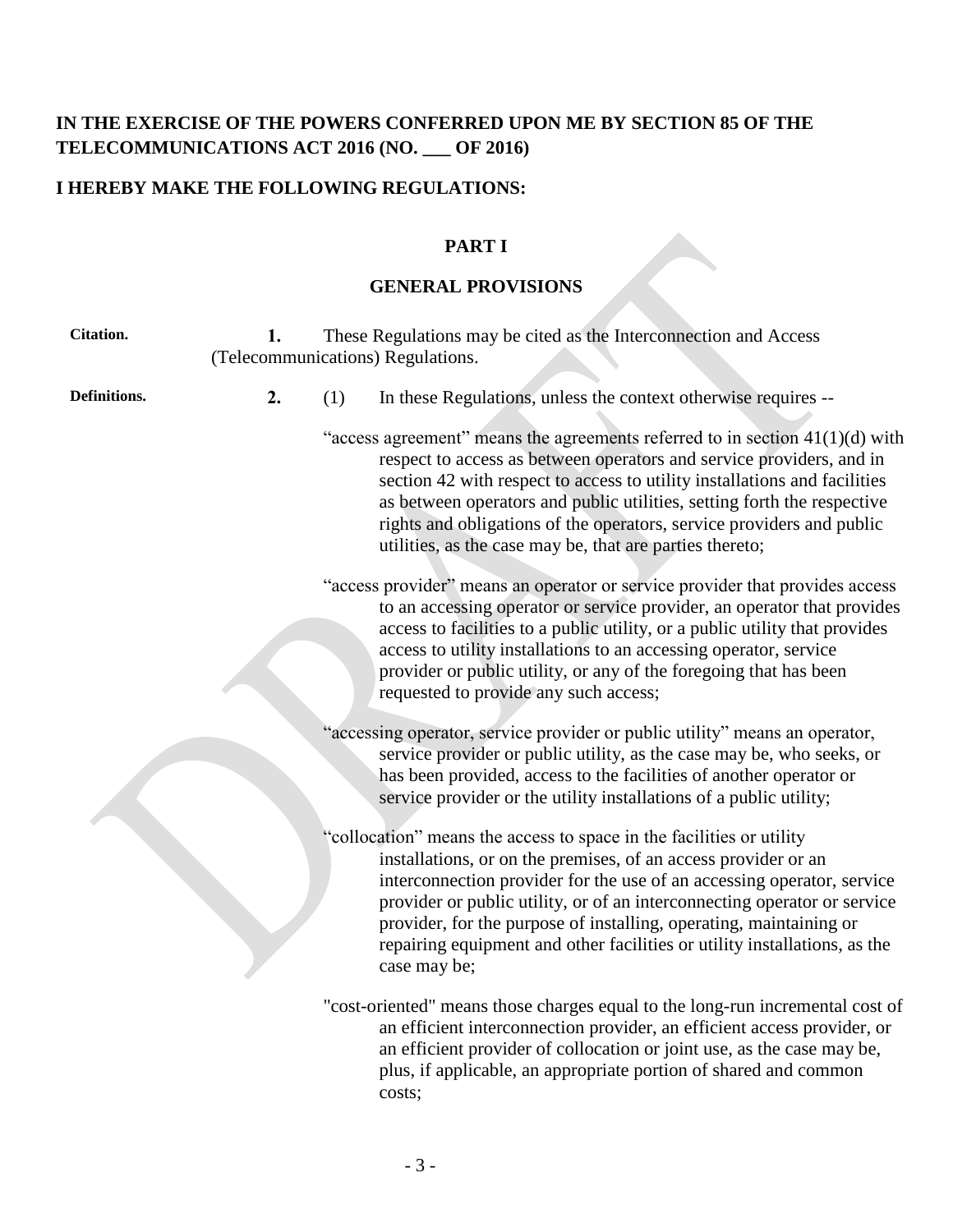- "interconnecting operator or service provider" means an operator or service provider who seeks, or has been provided, interconnection from or by an interconnection provider;
- "interconnection agreement" means the agreements referred to in section 41(1)(d) with respect to interconnection, setting forth the respective rights and obligations of the operators and service providers that are parties thereto;
- "interconnection provider" means an operator or service provider that provides interconnection to an interconnecting operator or service provider or an operator or service provider that has been requested to provide such interconnection;
- "interconnection service" means a service provided by an interconnection provider to an interconnecting operator or service provider linking the telecommunications networks or telecommunications services of the interconnection provider and the interconnecting operator or service provider to allow –
	- (a) users of the telecommunications networks or telecommunications services of either to communicate with the users of telecommunications networks or telecommunications services of the other; and
	- (b) the interconnecting operator or service provider to access the telecommunications networks and telecommunications services of the interconnection provider;
- "interconnection link" means a transmission path connecting the point of interconnection with the telecommunications network or telecommunications services of an interconnecting operator or service provider;
- "joint use" means any access, except collocation, to share facilities or utility installations by and among operators or by and between an operator and a public utility, as provided for in section 42 and these Regulations;
- "point of interconnection" means a point on the telecommunications network of an interconnection provider where physical connection is provided to any interconnecting operator or service provider, to serve as a gateway between the relevant telecommunications networks and to enable the exchange of telecommunications services between or among the telecommunications networks so interconnected;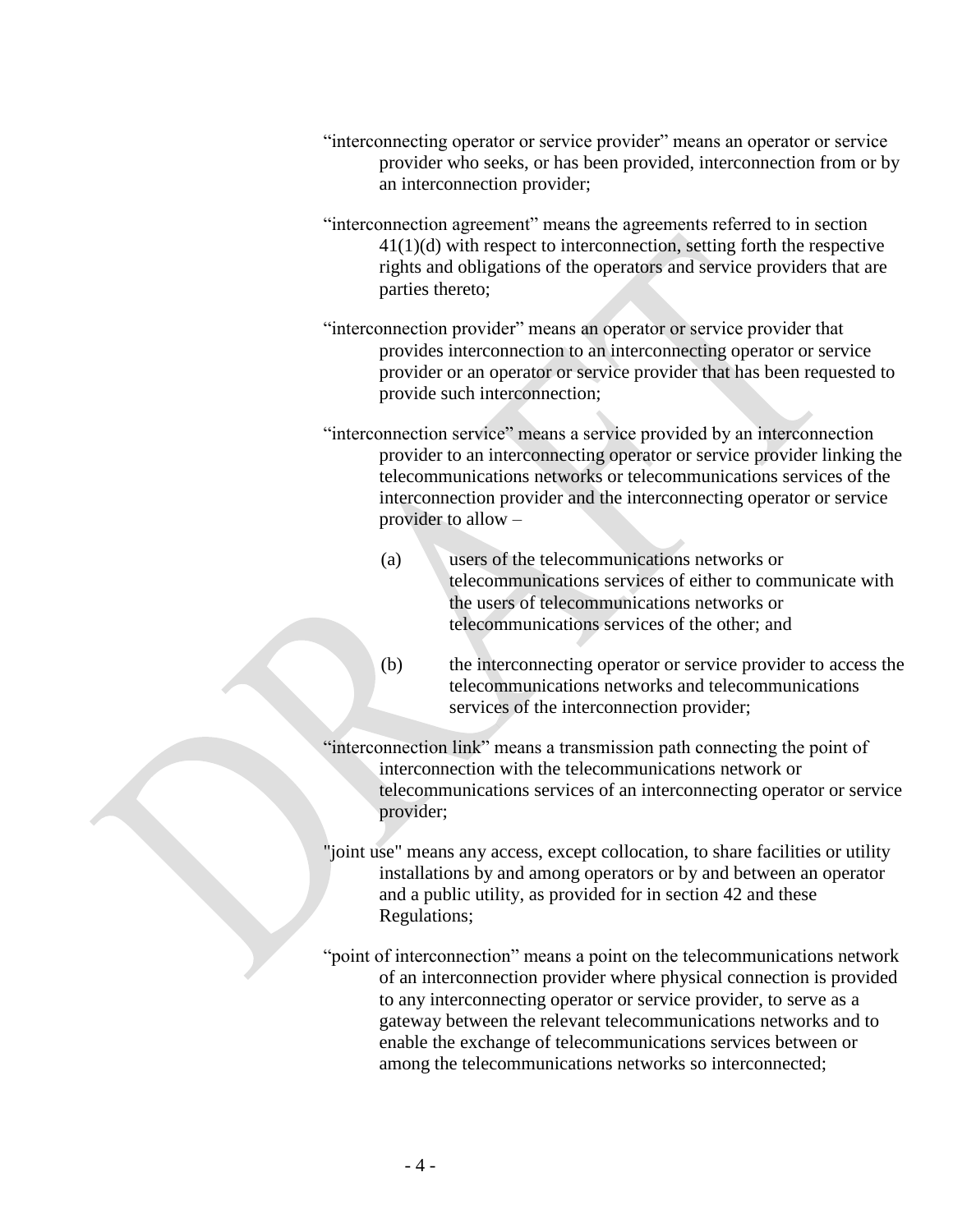|                            |                                           |     |     | "transit services" means the interconnection of the telecommunication<br>networks or the transmission and routing of the telecommunication<br>services of an interconnecting operator or service provider over the<br>telecommunications network or through the telecommunications<br>services of an interconnection provider.                                                                                                                                                                                                         |
|----------------------------|-------------------------------------------|-----|-----|----------------------------------------------------------------------------------------------------------------------------------------------------------------------------------------------------------------------------------------------------------------------------------------------------------------------------------------------------------------------------------------------------------------------------------------------------------------------------------------------------------------------------------------|
| Cap. 57:01                 | the Public Utilities Commission Act 2016. | (2) |     | With respect to any term used in these Regulations and not defined<br>herein, such term shall have the definition provided in section 2 of the Act or section 3 of                                                                                                                                                                                                                                                                                                                                                                     |
| Scope of<br>application.   | 3.                                        | (1) |     | These Regulations shall apply to -                                                                                                                                                                                                                                                                                                                                                                                                                                                                                                     |
|                            |                                           |     | (a) | every operator and service provider with respect to the<br>interconnection of its telecommunications networks and<br>telecommunications services with the telecommunications<br>networks of other operators and the telecommunications<br>services of other service providers;                                                                                                                                                                                                                                                         |
|                            |                                           |     | (b) | every operator and service provider with respect to access<br>by other operators and service providers;                                                                                                                                                                                                                                                                                                                                                                                                                                |
|                            |                                           |     | (c) | every operator with respect to access to its facilities by any<br>public utility, and every public utility with respect to access<br>to its utility installations by any operator;                                                                                                                                                                                                                                                                                                                                                     |
|                            |                                           |     | (d) | every operator, service provider and public utility with<br>respect to collocation and joint use;                                                                                                                                                                                                                                                                                                                                                                                                                                      |
|                            |                                           |     | (e) | every operator and service provider with respect to equal<br>access, and every operator and service provider that is<br>dominant with respect to dialing parity and number<br>portability,                                                                                                                                                                                                                                                                                                                                             |
|                            |                                           |     |     | and are in addition to the obligations of operators, service providers and public utilities<br>under sections 41 and 42 and the other provisions of the Act.                                                                                                                                                                                                                                                                                                                                                                           |
|                            | hereof.                                   | (2) |     | The Commission may make such rules, not inconsistent with the Act<br>and these Regulations, that it deems necessary or advisable to supplement the provisions                                                                                                                                                                                                                                                                                                                                                                          |
| <b>General principles.</b> | 4.                                        | (1) |     | Operators and service providers, and operators and public utilities,<br>shall cooperate with each other in accordance with the Act, these Regulations and any rule,<br>decision or order of the Commission in order to achieve integrated public<br>telecommunications networks and public telecommunications services throughout Guyana<br>and internationally, to cooperate in the promotion of efficiency, sustainable competition and<br>fair trade in telecommunications, and to allow the users of any public telecommunications |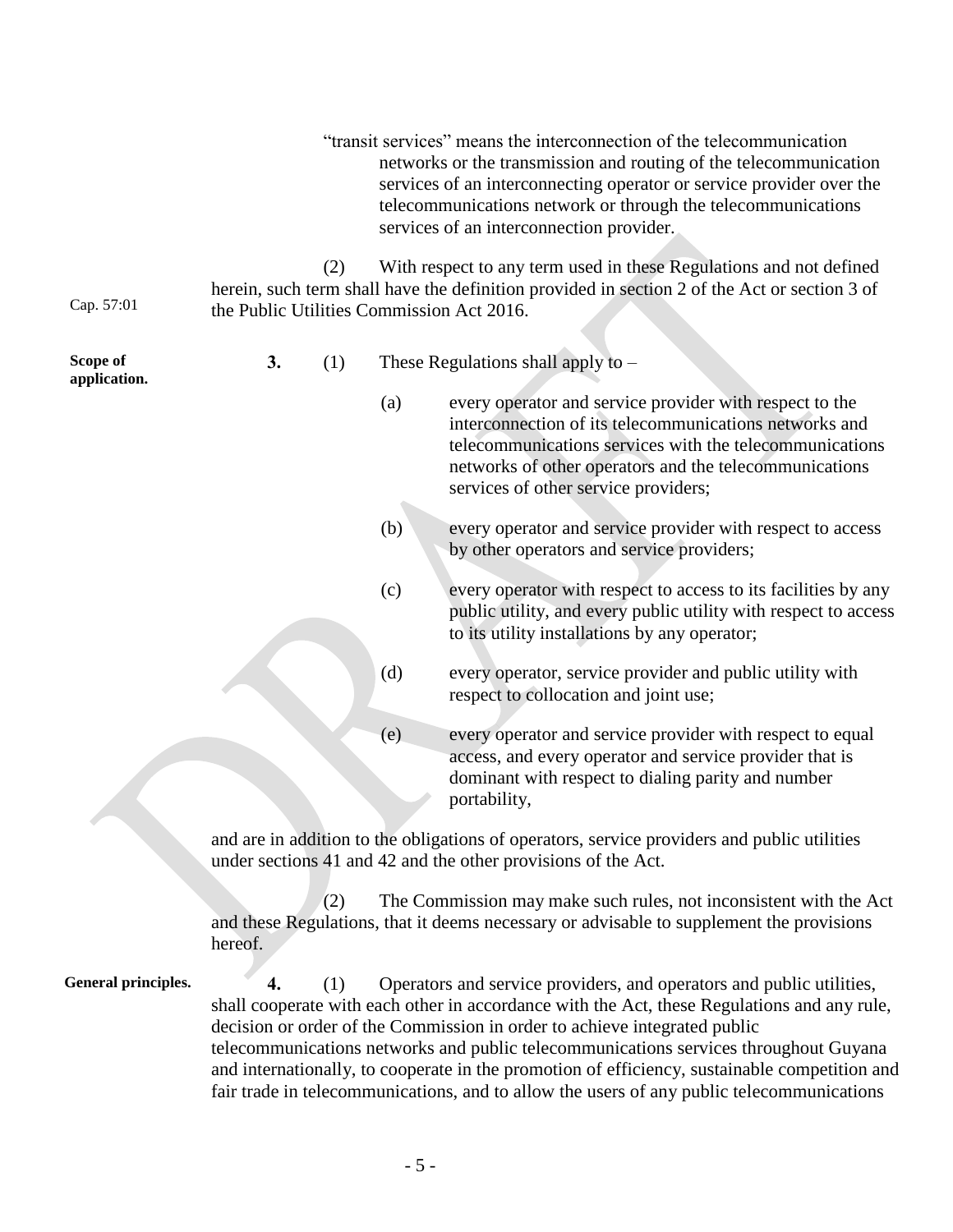network or public telecommunications service to communicate with the users of any other public telecommunications network or public telecommunications service in a seamless manner and without unreasonable delay.

(2) Interconnection shall be established and provided in accordance with the Act, these Regulations and rules, decisions and orders of the Commission, and in accordance with interconnection agreements negotiated and agreed between the parties thereto and approved by the Commission, or where agreement cannot be reached between the parties, in accordance with decisions and orders of the Commission.

(3) Access shall be established and provided in accordance with the Act, these Regulations and rules, decisions and orders of the Commission, and in accordance with access agreements negotiated and agreed between the parties thereto and approved by the Commission, or where agreement cannot be reached between the parties, in accordance with decisions and orders of the Commission.

(4) Collocation and joint use shall be established and provided in accordance with the Act, these Regulations and rules, decisions and orders of the Commission, and in accordance with agreements negotiated and agreed between the parties thereto and approved by the Commission, or where agreement cannot be reach between the parties, in accordance with decisions and orders of the Commission.

(5) Every operator and service provider shall provide the elements of interconnection, and every operator, service provider, and public utility shall provide the elements of access, collocation and joint use, to other operators, service providers and public utilities, as the case may be, in a manner that is at least equal in both quality and prices to that provided by such operator, service provider or public utility to its own business units or to any body corporate with which it is affiliated or to any other party to which the operator, service provider or public utility provides access, interconnection, collocation or joint use, as the case may be, and without regard to the types of users to be served, or the types of telecommunications or other services to be provided, by such other operator, service provider or public utility.

(6) Reference Interconnection Offers, interconnection agreements, access agreements and agreements for collocation and joint use shall be made publicly available by the Commission in accordance with section 41(3) and these Regulations.

(7) No operator or service provider shall abuse, to the detriment of its competitors, any dominant position or other special condition that it may enjoy, with regard to interconnection, access, collocation or joint use.

(8) Every operator, service provider and public utility that, as of the appointed day, is providing or receiving interconnection, access, collocation or joint use under any terms and conditions, whether or not such terms and conditions constitute a formal or binding agreement between the parties, shall continue to provide such interconnection, access, collocation and joint use under such terms and conditions, until such time as the parties have concluded an interconnection agreement, access agreement, or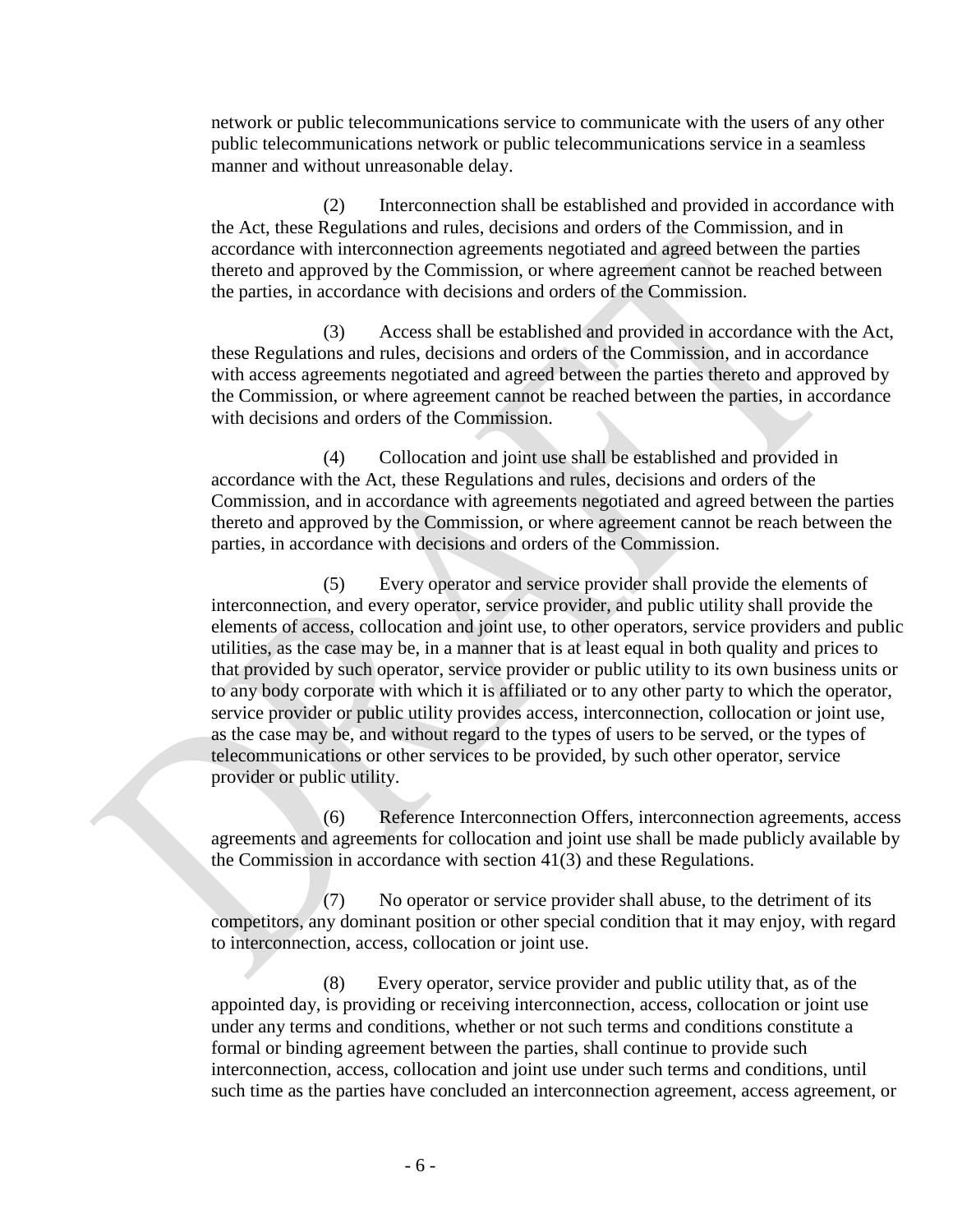agreement for collocation or joint use under these Regulations.

**Functions and powers of the Commission.**

**5.** (1) The Commission shall encourage, promote and regulate interconnection, access, collocation and joint use in a manner consistent with the Act, the Public Utilities Commission Act and these Regulations.

(2) Without limitation of its powers under the Act, the Public Utilities Commission Act or these Regulations, the Commission may, in order to ensure interconnection, access, collocation and joint use –

- (a) impose obligations on any operator, service provider or public utility consistent with the Act, the Public Utilities Commission Act, and these Regulations;
- (b) establish technical and operational conditions to be met by operators, service providers and public utilities, including requirements to ensure that interconnection, access, collocation and joint use be provided in a manner that is seamless, fair, reasonable, timely, equitable, nondiscriminatory and transparent;
- (c) resolve the relevant parties' failure or inability to conclude and execute agreements with respect to interconnection, access, collocation and joint use; disputes regarding the effectiveness, interpretation, implementation, performance, modification, suspension or termination of such agreements; and disputes regarding equal access and number portability; and
- (d) act, on its own initiative or at the request of any party involved in a matter concerning interconnection, access, collocation and joint use, in order to carry out the objectives of and to ensure compliance with the Act, the Public Utilities Commission Act, these Regulations and the rules, decisions and orders of the Commission.

## **PART II**

#### **OBLIGATIONS OF OPERATORS, SERVICE PROVIDERS AND PUBLIC UTILITIES**

**Obligation to provide interconnection. 6.** (1) In addition to the provisions of Part VI of the Act, every operator and service provider shall, on a timely basis -

> (a) upon the written request of an interconnecting operator or service provider, provide direct and indirect interconnection to its own telecommunications networks and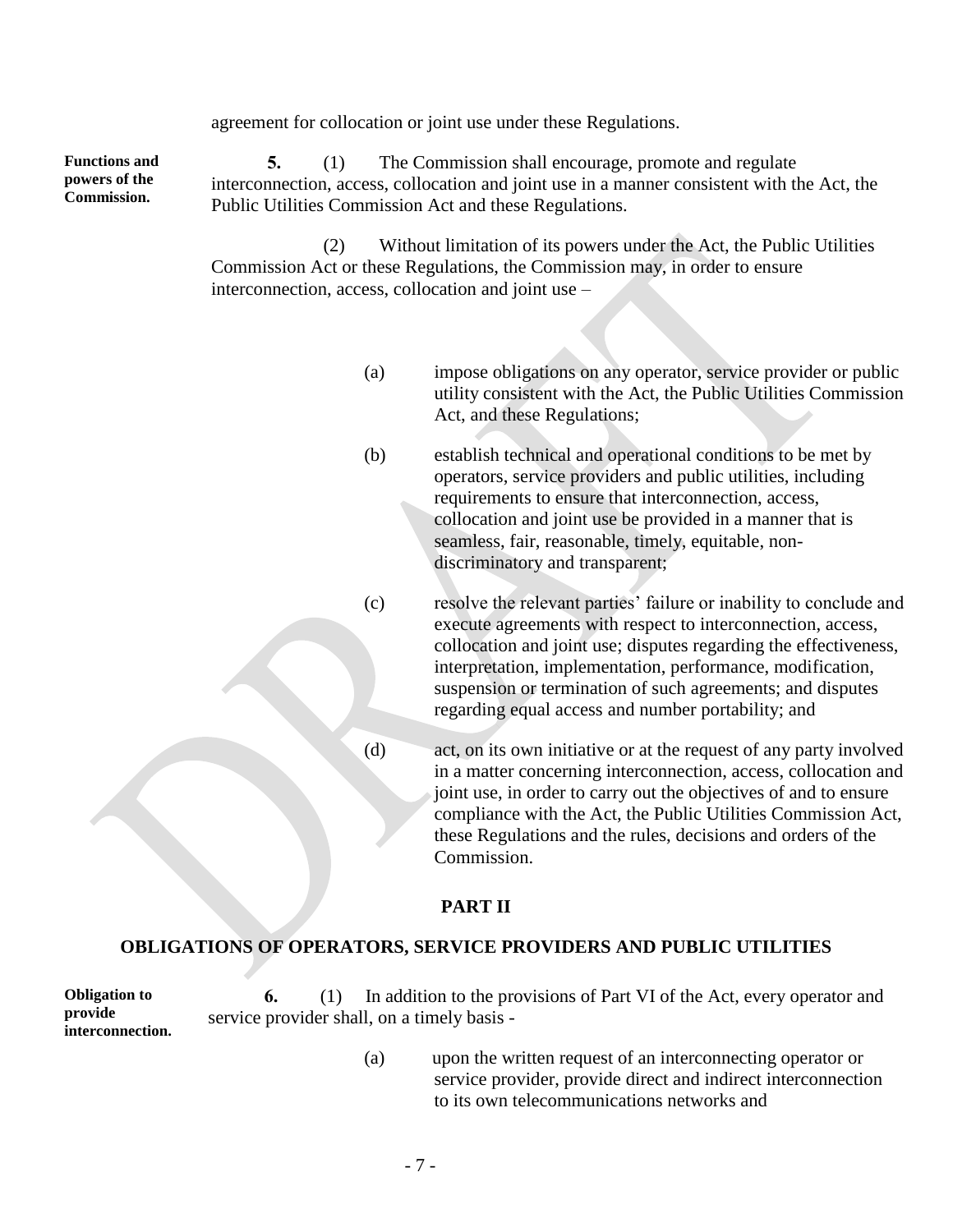telecommunications services for the telecommunications networks and telecommunications services of the interconnecting operator or service provider;

- (b) provide transit services at any technically feasible point in its telecommunications network to interconnecting operators and service providers;
- (c) refrain from refusing, obstructing or in any way impeding, other than for justified technical grounds stated in writing and approved by the Commission, the direct or indirect interconnection of or transit services to an interconnecting operator or service provider;
- (d) negotiate interconnection agreements in good faith and otherwise in accordance with the Act and these Regulations;
- (e) except as permitted under paragraphs 16(1) and 20(9), neither impair, modify, suspend or terminate interconnection or transit services once provided to an interconnecting operator or service provider unless authorised to do so by the Commission and agreed to by the interconnecting operator or service provider;
- (f) provide interconnecting operators and service providers with any access that is required to effect interconnection, including access to such technical interfaces, software, protocols and other technologies as are necessary for the inter-operability of telecommunications networks and telecommunications services; and
- (g) provide interconnection link capacity within its telecommunications network and between its telecommunications network and that of an interconnecting operator or service provider, to enable transmission, switching and routing of telecommunications over both telecommunications networks.

(2) In addition to its other obligations under the Act and these Regulations, every interconnection provider that is dominant shall offer and provide to interconnecting operators and service providers --

- (a) the following elements of interconnection, at prices determined in accordance with paragraphs 10, 17 and  $18(1)(a)(i)$ :
	- (i) access lines;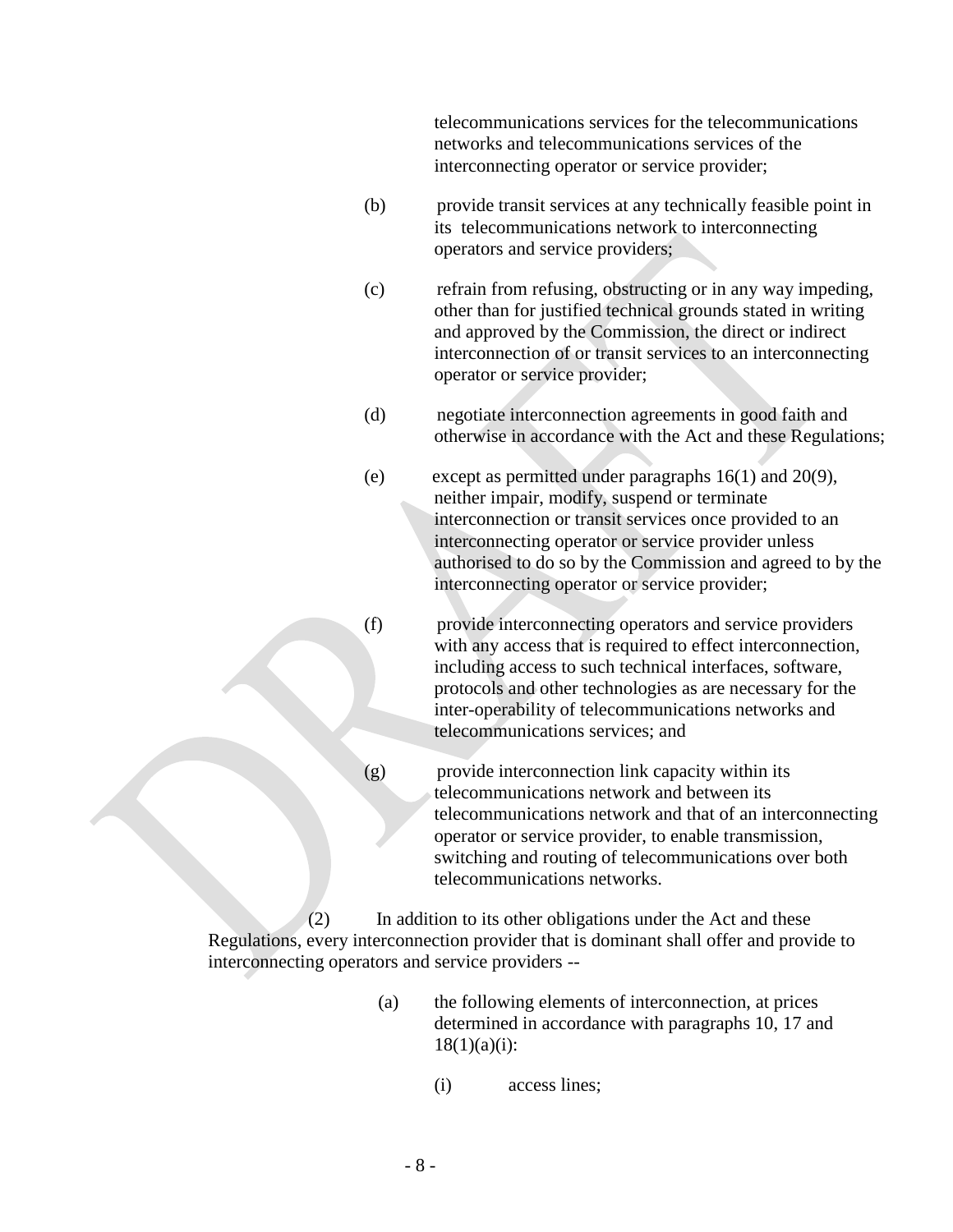- (ii) domestic switching;
- (iii) domestic transmission;
- (iv) international switching;
- (v) international transmission;
- (vi) such other elements of its telecommunications networks as the Commission may determine; and
- (b) terminal equipment and the following telecommunications services, at prices determined in accordance with paragraphs 10, 17 and  $18(1)(a)(ii)$ :
	- (i) the termination of domestic fixed and mobile calls on its domestic fixed and mobile telecommunications networks;
	- (ii) the termination of international calls on its domestic fixed and mobile telecommunications networks;
	- (iii) transit services provided over its public domestic and international telecommunications networks;
	- (iv) interconnection links between the interconnection switch of the interconnecting operator or service provider and its own interconnection switch; and
	- (v) such other telecommunications services as the Commission may determine.

**7.** (1) Every operator and service provider shall provide equal access to consumers using the telecommunications services of other service providers in such manner as the Commission shall specify, including, upon the request of any interconnecting operator or service provider, the supply of details of number ranges that are hosted on each of its local exchanges, to enable the interconnecting operator or service provider to route calls to those number ranges directly on the interconnection link to the local exchange.

- (2) Every operator and service provider that is dominant shall--
	- (a) configure its telecommunications networks and telecommunications services to facilitate, and provide, dialing parity to other operators and service providers, including programming its switches and routers to enable carrier selection and pre-selection wherever applicable and

**Obligations with regard to equal access, dialing parity, and number portability.**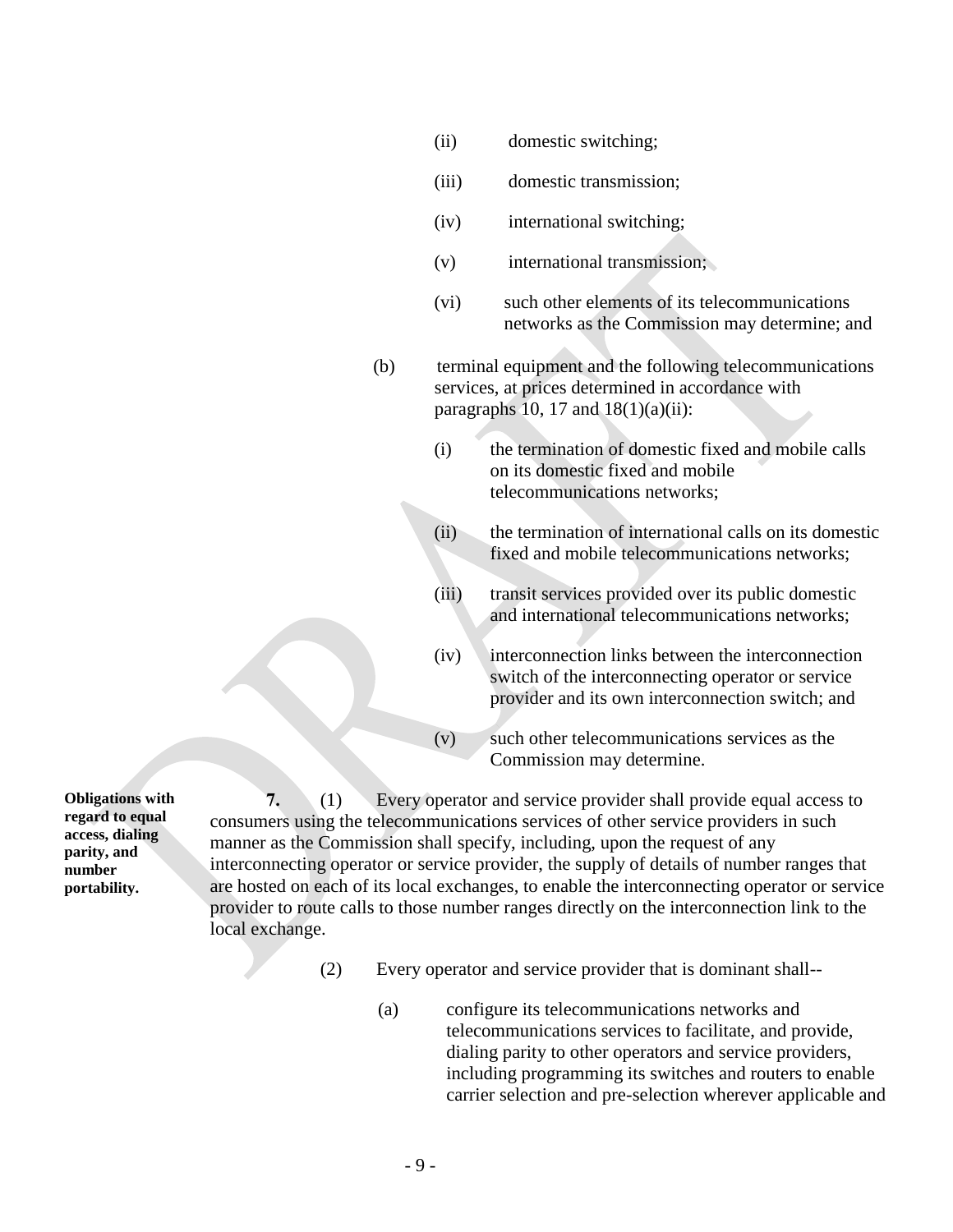taking any other steps specified by the Agency; and

(b) configure its telecommunications networks and telecommunications services to facilitate, and provide, number portability between and among other telecommunications networks and take any other steps to facilitate and provide number portability specified by the Commission.

(3) The obligations of operators and service providers to provide equal access pursuant to subparagraph (1), and of dominant operators and service providers to effect dialing parity and number portability pursuant to subparagraph (2), shall become effective upon the Minister's issuance of an order commencing such obligations.

(4) The Commission shall hear and determine disputes involving equal access and number portability between and among operators and service providers in the manner provided for in Part VI of these Regulations, the provisions of which shall apply *mutatis mutandis* to any such dispute.

**Obligation to provide access. 8.** (1) In addition to the provisions of Part VI of the Act, every operator, service provider and public utility shall, on a timely basis --

|     | (a) | upon the written request of an accessing operator, service<br>provide or public utility, provide access on a disaggregated<br>and unbundled basis to any facility or utility installation<br>that it owns or controls, including the ability physically to<br>access any such facility or utility installation and to install,<br>operate, maintain, and repair any equipment or other<br>element of a facility or utility installation; |
|-----|-----|------------------------------------------------------------------------------------------------------------------------------------------------------------------------------------------------------------------------------------------------------------------------------------------------------------------------------------------------------------------------------------------------------------------------------------------|
|     | (b) | refrain from refusing, obstructing or in any way impeding<br>access to an accessing operator, service provider or public<br>utility, other than for justified technical grounds stated in<br>writing and approved by the Commission;                                                                                                                                                                                                     |
|     | (c) | negotiate access agreements in good faith and otherwise in<br>accordance with the Act and these Regulations; and                                                                                                                                                                                                                                                                                                                         |
|     | (d) | except as permitted under paragraphs $16(1)$ and $20(9)$ ,<br>neither impair, modify, suspend or terminate access once<br>provided to an accessing operator, service provider or<br>public utility unless authorised to do so by the<br>Commission and agreed to by the accessing operator,<br>service provider or public utility;                                                                                                       |
| (2) |     | Without limiting the generality of subparagraph $(1)$ , $-$                                                                                                                                                                                                                                                                                                                                                                              |
|     | (a) | each operator and service provider shall provide access to                                                                                                                                                                                                                                                                                                                                                                               |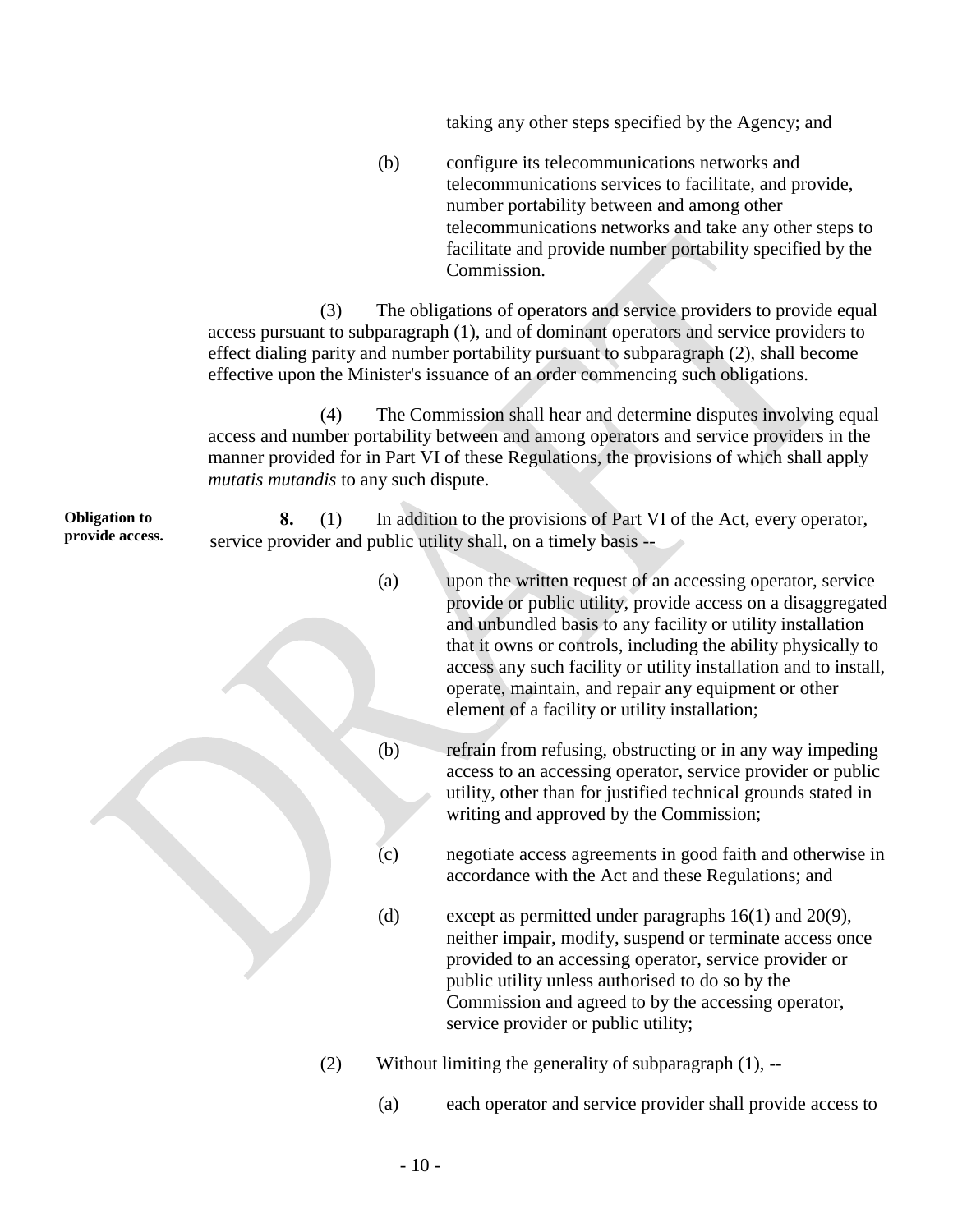the following facilities and their functional equivalents: --

- (i) local loops and the facilities and services necessary to provide telecommunications services over local loops;
- (ii) relevant software systems, including operational support systems;
- (iii) number translation, signalling systems and signalling networks (including signalling links and signalling transfer points), and systems offering equivalent functionality;
- (iv) fixed and mobile networks for roaming and other functions;
- (v) line side facilities, including the connection between an access loop termination at the main distribution frame and the switch line card;
- (vi) trunk-side facilities, including the trunk-side cross connect panel and a switch trunk card;
- (vii) trunk connection facilities, including the connection between trunk termination at a cross connect panel and a switch trunk card;
- (viii) inter-office transmission facilities;
- (ix) service control points;
- (x) all other physical and virtual infrastructure and network services; and

(b) each operator, service provider and public utility shall provide access to its tracks, conduits, ducts, poles, towers, wires and other elements of its facilities or utility installations, as the case may be, in connection with the transmission or other provision of any service for the purposes of joint use and collocation as provided in section 42 and these Regulations.

(3) In addition to its other obligations under the Act and these Regulations, every operator and service provider that is dominant, and every public utility, shall offer and provide access at prices determined in accordance with paragraphs 10, 17 and 18(1)(b).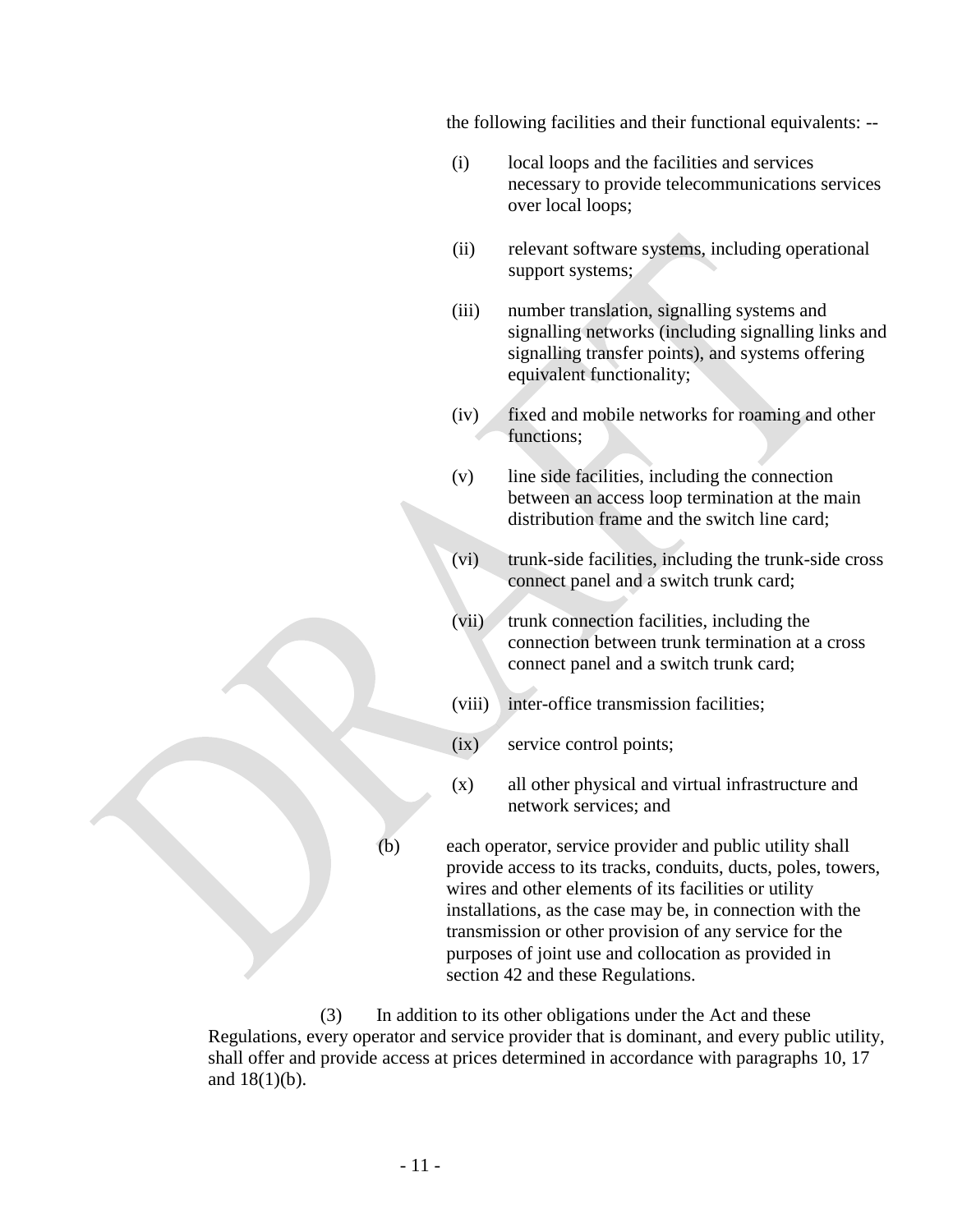**Collocation in, and joint use of, facilities and utility installations.**

**9.** (1) Every operator shall provide collocation and joint use to other operators and to public utilities, and every public utility shall provide collocation and joint use to operators, on a timely basis, including physical access for the purpose of installing, operating, maintaining and repairing equipment and other facilities involved in the collocation or joint use, on a timely, disaggregated and unbundled basis and in accordance with the Act, these Regulations and the rules, decisions and orders of the Commission.

- (2) Without limiting the generality of subparagraph  $(1)$ ,  $-$ 
	- (a) an operator must allow other operators to collocate its facilities in buildings housing any switches at which such operator is required to permit interconnection or access in accordance with these Regulations, and at any satellite earth station, radio tower, telecommunications equipment rooms in commercial or residential buildings and such other locations as the Commission may determine; and
	- (b) an operator must provide to other operators and public utilities, and public utilities must provide to operators, equipment space, power, site maintenance and security (subject to taking reasonable security precautions in connection with affording such other operator or public utility access to its own facilities) at each facility or utility installation, as the case may be, at which collocation or joint use is requested.

(3) A dominant operator may not restrict the type of facilities collocated in accordance with subparagraph  $(2)(a)$ , so long as it is of a type of telecommunications equipment customarily located in such type of locations.

(4) An operator may deny another operator or a public utility, and a public utility may deny an operator, collocation, joint use, or access to its facilities for such purposes only where it demonstrates to the satisfaction of the Commission that there is insufficient capacity in the relevant facility or utility installation, taking into account the reasonably anticipated requirements of such operator or public utility itself, as the case may be, or for reasons of safety, security, reliability of service or difficulty of a technical or engineering nature that it would be unreasonable to require the operator or public utility to overcome.

(5) The provisions governing access and access agreements in paragraphs 13, 14, 15 and 16 shall apply *mutatis mutandis* to requests for collocation and joint use and the content, negotiation, conclusion, implementation, modification, suspension and termination of agreements for collocation and joint use.

(6) Where operators, or operators and public utilities, are not able to reach an agreement regarding prices for collocation or joint use, the Commission shall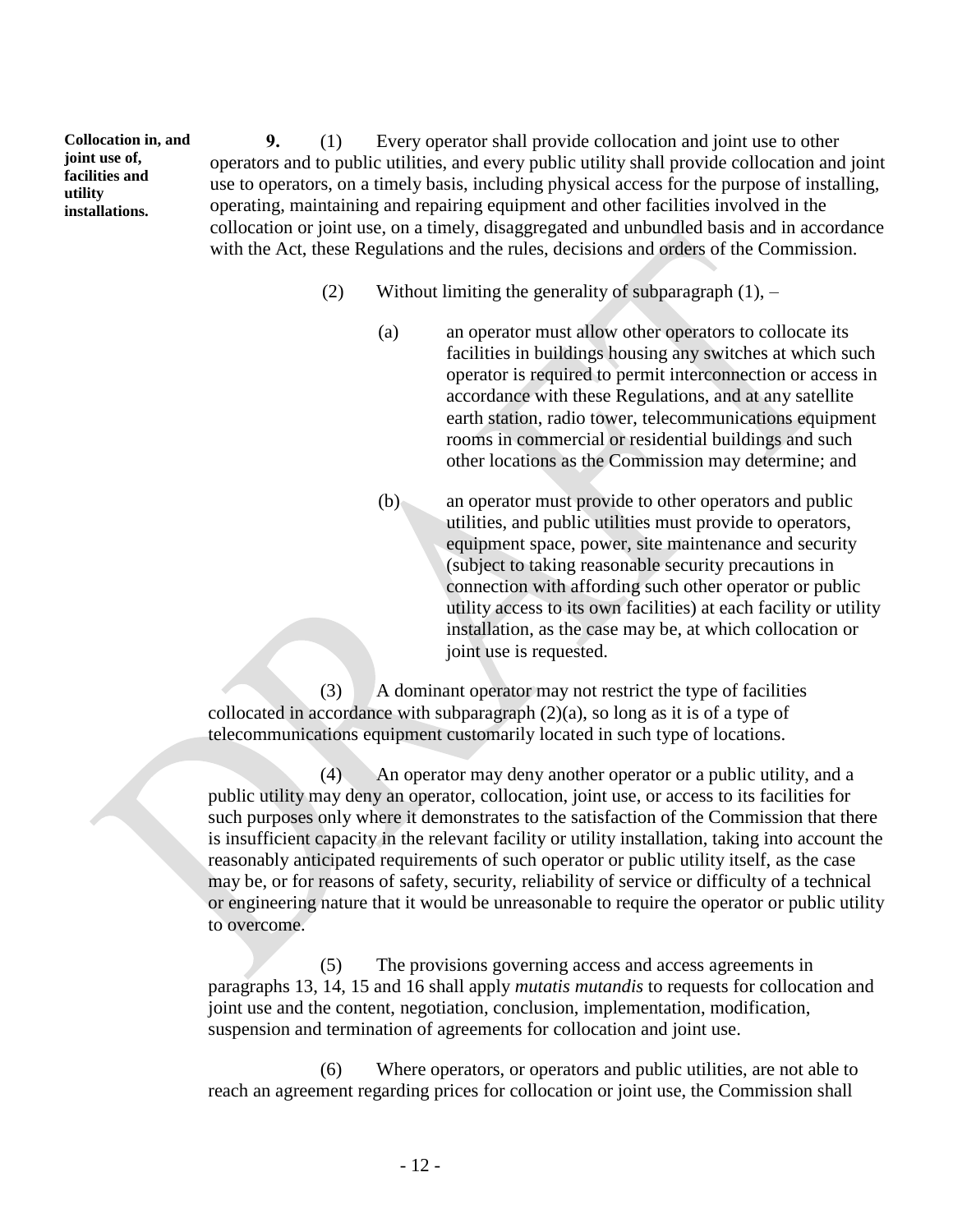establish prices, on a cost-oriented basis, and the other terms and conditions of an agreement that are in dispute, in accordance with the procedures in Part VI of these Regulations, the provisions of which shall apply *mutatis mutandis* to such any such dispute.

#### **Nondiscrimination.**

**10.** Every operator and service provider shall offer interconnection, access, collocation and joint use to other operators and service providers, and every operator and public utility shall offer access, collocation and joint use to one another, on a nondiscriminatory basis, and on an equitable basis in accordance with section 41(1)(c) and paragraph 4(5), including with respect to prices, location, quality of service and other matters and as may be required by the Commission.

**Confidentiality. 11.** (1) Every operator, service provider and public utility shall maintain the confidentiality of, and refrain and protect from disclosure, any confidential, proprietary or other business information (hereinafter "confidential information"), including information on existing and potential customers, market forecasts, plans for existing and new telecommunications services and telecommunications networks, and current and proposed business plans, provided to it by another operator or service provider or by a public utility in the course of negotiating and performing an interconnection agreement, an access agreement, or an agreement for collocation or joint use.

> (2) An operator, service provider or public utility that receives confidential information may provide it only to its employees, agents, and representatives with a need to know such confidential information in connection with negotiating or performing an interconnection agreement, an access agreement, or an agreement for collocation or joint use; shall take appropriate measures to ensure that the confidential information is not disclosed to any third party, including affiliates and contractors, except under agreements with such third parties that require them to maintain the confidentiality of such information; and shall utilise such confidential information only for the purpose of negotiating and performing an interconnection agreement, an access agreement, or an agreement for collocation or joint use; resolving disputes concerning interconnection, access, collocation and joint use; and the other purposes permitted under section 29.

(3) The confidentiality obligations of this paragraph shall not apply to any information that is –

- (a) in the public domain at the time that it is disclosed by the operator, service provider or public utility or afterward comes into the public domain through no fault of the operator, service provider or public utility to which the information is disclosed;
- (b) disclosed with the written consent of the operator, service provider or public utility that provided the information; or
- (c) required to be disclosed by any court or governmental authority of competent jurisdiction, subject to an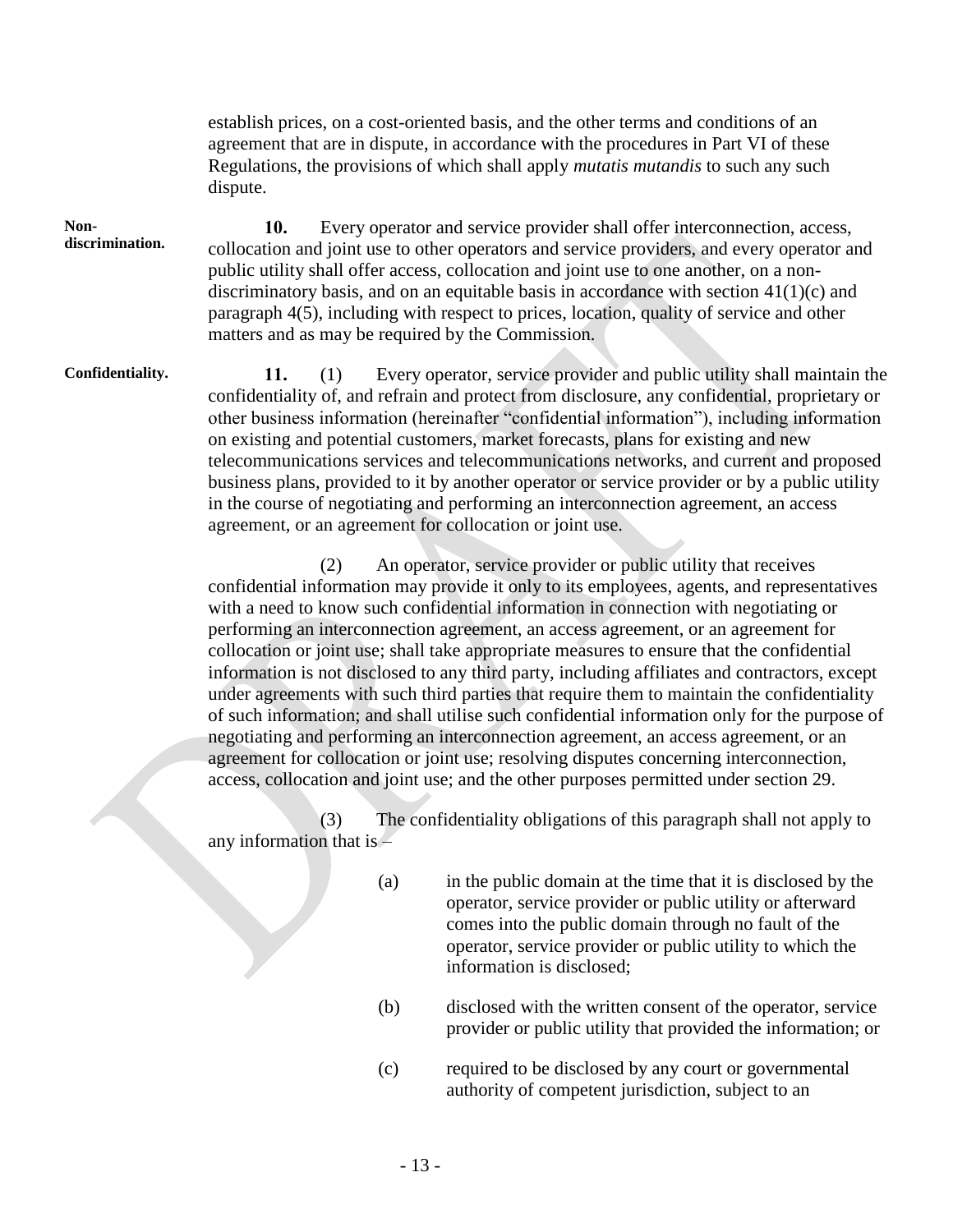appropriate confidentiality order.

#### **PART III**

#### **REFERENCE INTERCONNECTION OFFERS**

**Requirement to prepare and publish Reference Interconnection Offers.**

- **12.** (1) Within sixty days of the later of --
	- (a) the grant of a licence to an operator or service provider that has been determined to be dominant in such licence;
	- (b) the effective date of these Regulations; or
	- (c) a determination by the Commission that an operator or service provider is dominant,

every operator and service provider that has been determined to be dominant shall prepare a draft Reference Interconnection Offer and submit it to the Commission for review and approval.

(2) Once approved by the Commission, a Reference Interconnection Offer shall constitute the draft interconnection agreement or draft access agreement, or both where applicable, that the dominant operator or service provider is obligated to provide to an interconnecting operator or service provider or an accessing operator, service provider or public utility pursuant to paragraph 14(7)(b), and in such circumstances the provisions of these Regulations concerning interconnection agreements and access agreements shall apply in their entirety and to the same extent as if a draft agreement provided under paragraph 14(7)(b) had not been based upon an approved Reference Interconnection Offer.

(3) A draft and approved Reference Interconnection Offer shall be consistent with –

- (a) the Act and these Regulations;
- (b) the licence granted to the dominant operator or service provider; and
- (c) any applicable direction or decision regarding the form of Reference Interconnection Offers that may have been issued by the Commission,

and shall contain the general, financial and technical information set forth in paragraph 13(1) or (2), or both where applicable, and any other information that the Commission may direct.

(4) Within seven days of the submission of a draft Reference Interconnection Offer to the Commission, the dominant operator or service provider shall -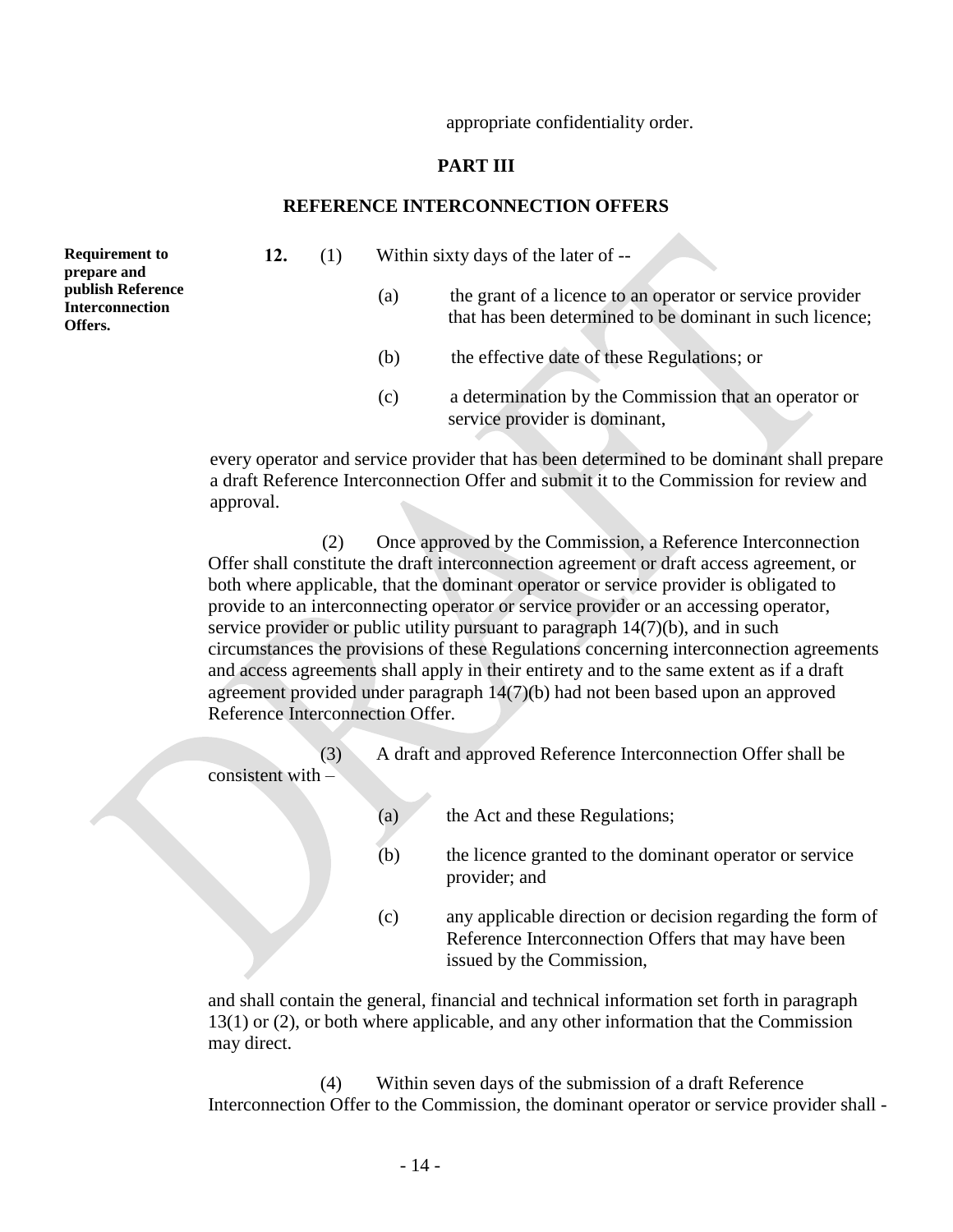(a) post the draft Reference Interconnection Offer on its website;

-

- (b) at its own expense, publish a notice of the filing in a newspaper of national circulation in Guyana that includes the following information:
	- (i) the dominant operator's or service provider's name and address;
	- (ii) a description of the telecommunications networks and telecommunication services to which the draft Reference Interconnection Officer applies;
	- (iii) the date on which the draft Reference Interconnection Offer was filed with the Commission;
	- (iv) a statement that the draft Reference Interconnection Offer can be downloaded and printed from its website and that copies of the Reference Interconnection Offer may be obtained from the dominant operator or service provider at a stated cost, which cost shall be no more than the actual duplication cost of the draft Reference Interconnection Offer;
	- $(v)$  a statement that interested persons may submit written comments to the Commission by the date that is twenty-one days from the date of the notice; and
	- (vi) the address of the Commission to which written comments may be submitted.
- (5) (a) Upon the submission of a draft Reference Interconnection Offer, the Commission shall review it and, within seven days of its submission --
	- (i) approve, or decline to approve, the Reference Interconnection Offer;
	- (ii) require, in writing, that the dominant operator or service provider make specified modifications to the draft Reference Interconnection Offer in order for approval to be granted; or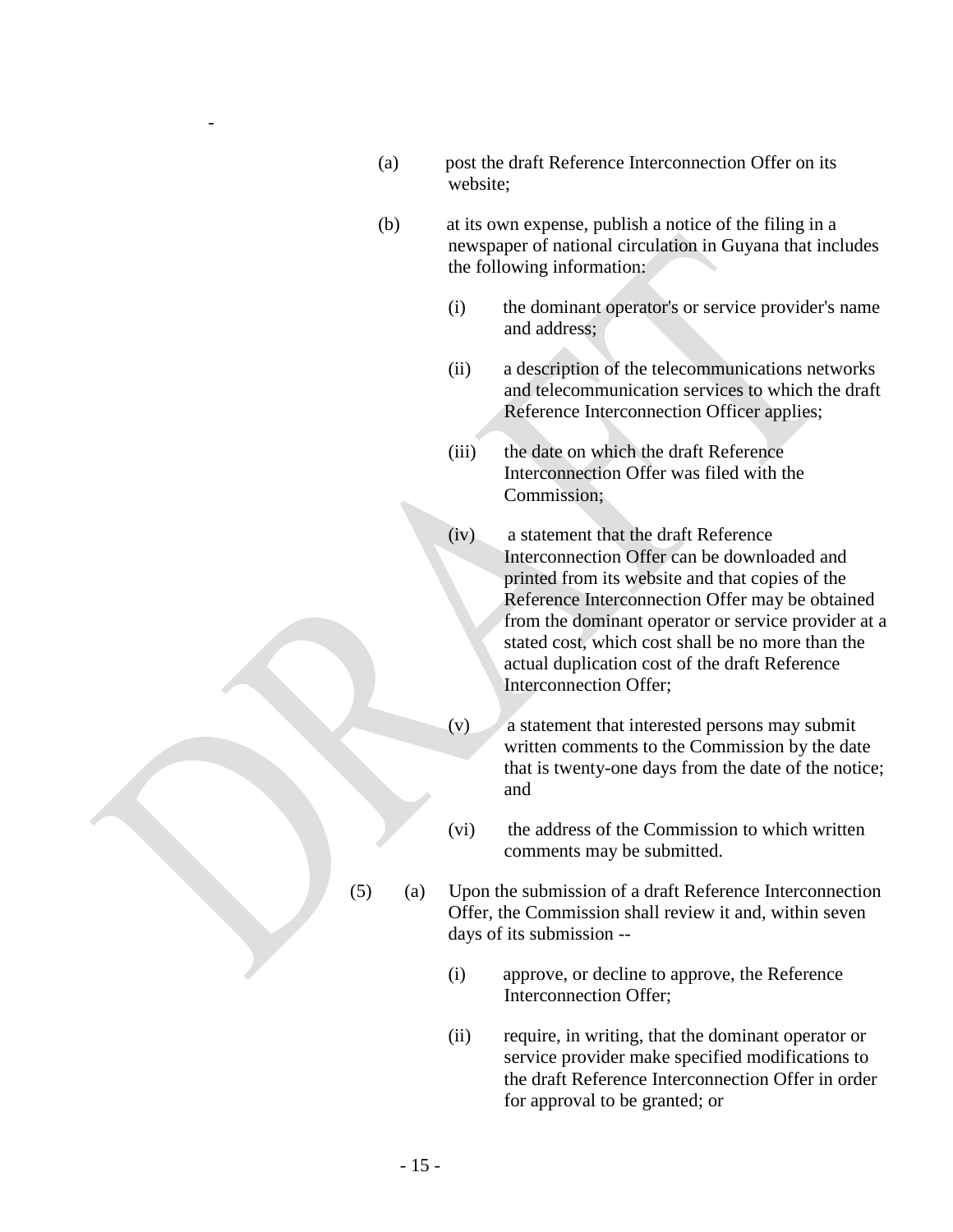- (iii) request, in writing, that the dominant operator or service provider provide such additional documents and other information as it deems necessary to the review process.
- (b) The dominant operator or service provider shall make any changes to the draft Reference Interconnection Offer specified by the Commission pursuant to subparagraph  $(5)(a)(ii)$  and return the modified draft to the Commission within ten days of the date of the Commission's written requirements, and if such modification are in accordance with such requirements, the Commission shall approve the Reference Interconnection Offer within thirty days.
- (c) A dominant operator or service provider shall provide the Commission with any documents and additional information requested under subparagraph  $(5)(a)(iii)$ within ten days of the date of the Commission's written request, and within thirty days of its receipt of such documents and additional information, the Commission shall --
	- (i) approve, or decline to approve, the Reference Interconnection Offer; or
	- (ii) require in writing that the dominant operator or service provider make specified modifications to the Reference Interconnection Offer in order for approval to be granted,

and in the case of a notification to the dominant operator or service provider under subparagraph  $(5)(c)(ii)$ , the provisions of subparagraph (5)(b) shall apply *mutatis mutandis*.

(6) A dominant operator or service provider shall publish notice of its approved Reference Interconnection Offers in the manner required by the Commission and, within fourteen days of the approval of a Reference Interconnection Offer by the Commission, shall post the approved Offer on its website and make printed copies available to users upon written request and payment of the duplication costs, by check or other immediately available funds.

(7) A dominant operator or service provider shall submit an updated Reference Interconnection Offer to the Commission for approval –

> (a) on an annual basis, until such time as the Commission may modify the requirement to do so; and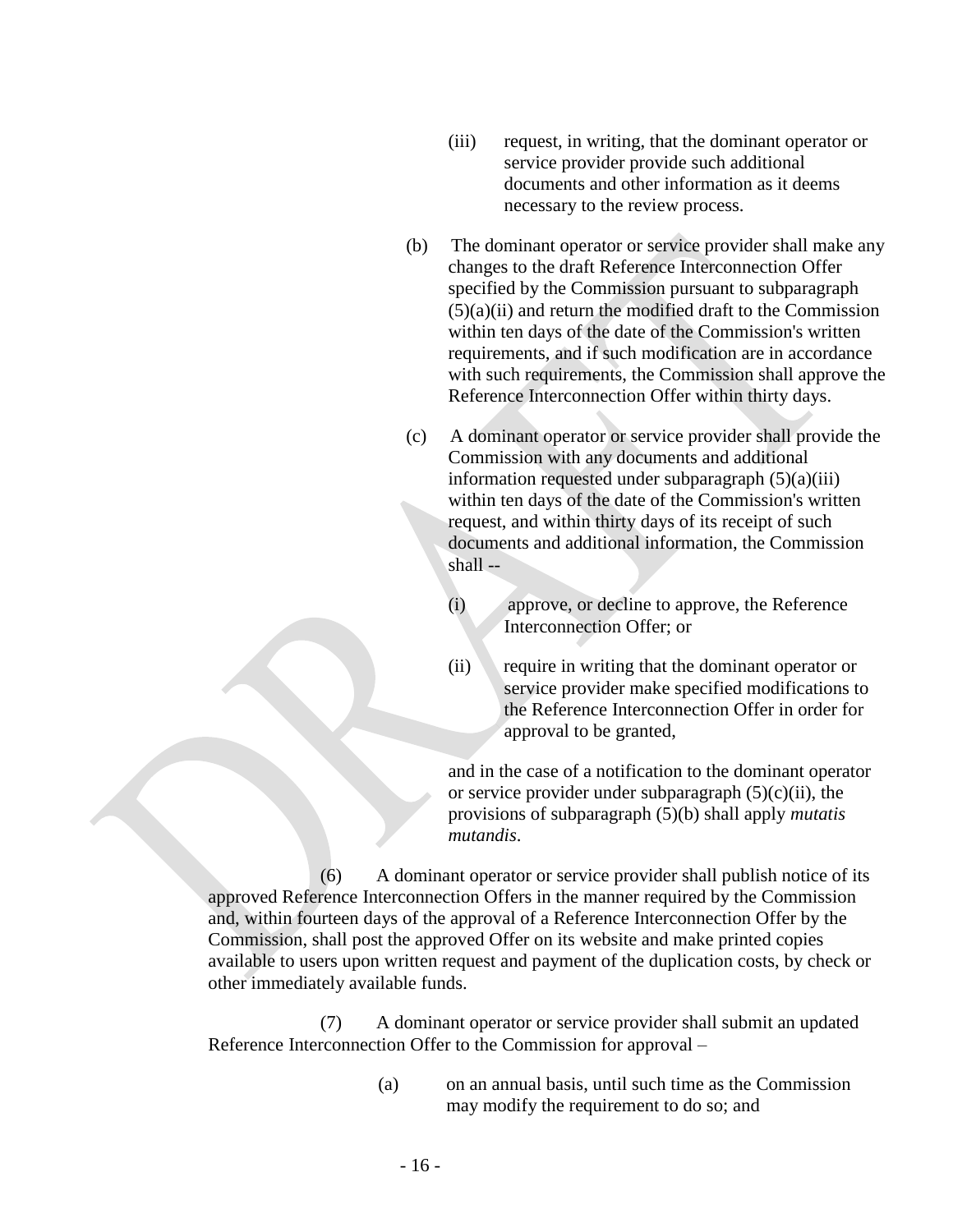(b) within twenty-one days of a written decision by the Commission adjudicating a dispute concerning a Reference Interconnection Offer under Part VI and requiring modifications in such Offer,

and the provisions of subparagraphs (4), (5) and (6) shall, *mutatis mutandis*, apply to the process of approval by the Commission and the publication of the updated Reference Interconnection Offer.

## **PART IV**

#### **INTERCONNECTION AGREEMENTS AND ACCESS AGREEMENTS**

**Contents of an interconnection agreement and access agreement. 13.** (1) Interconnection agreements shall contain the following general, financial and technical terms and conditions, where applicable, except to the extent modified by the Commission in writing: --

- (a) General Conditions
	- (i) The details of the interconnection services offered, including ancillary, supplementary and advanced interconnection services;
	- (ii) The duration of the agreement and the procedure for its renewal;
	- (iii) The procedures for exchanging information related to interconnection between the parties;
	- (iv) The penalties for delay for providing interconnection once the agreement has been approved by the Commission and signed and brought into force by the parties;
	- (v) The procedures for making modifications or extensions to points of interconnection;
	- (vi) Any agreements on confidential information in addition to but not in derogation of the requirements of section 29 and paragraph 11;
	- (vii) Provisions governing the ownership of and respect for any applicable intellectual property rights;
	- (viii) Obligations of each party and compensation to be paid in case of a failure to perform any obligations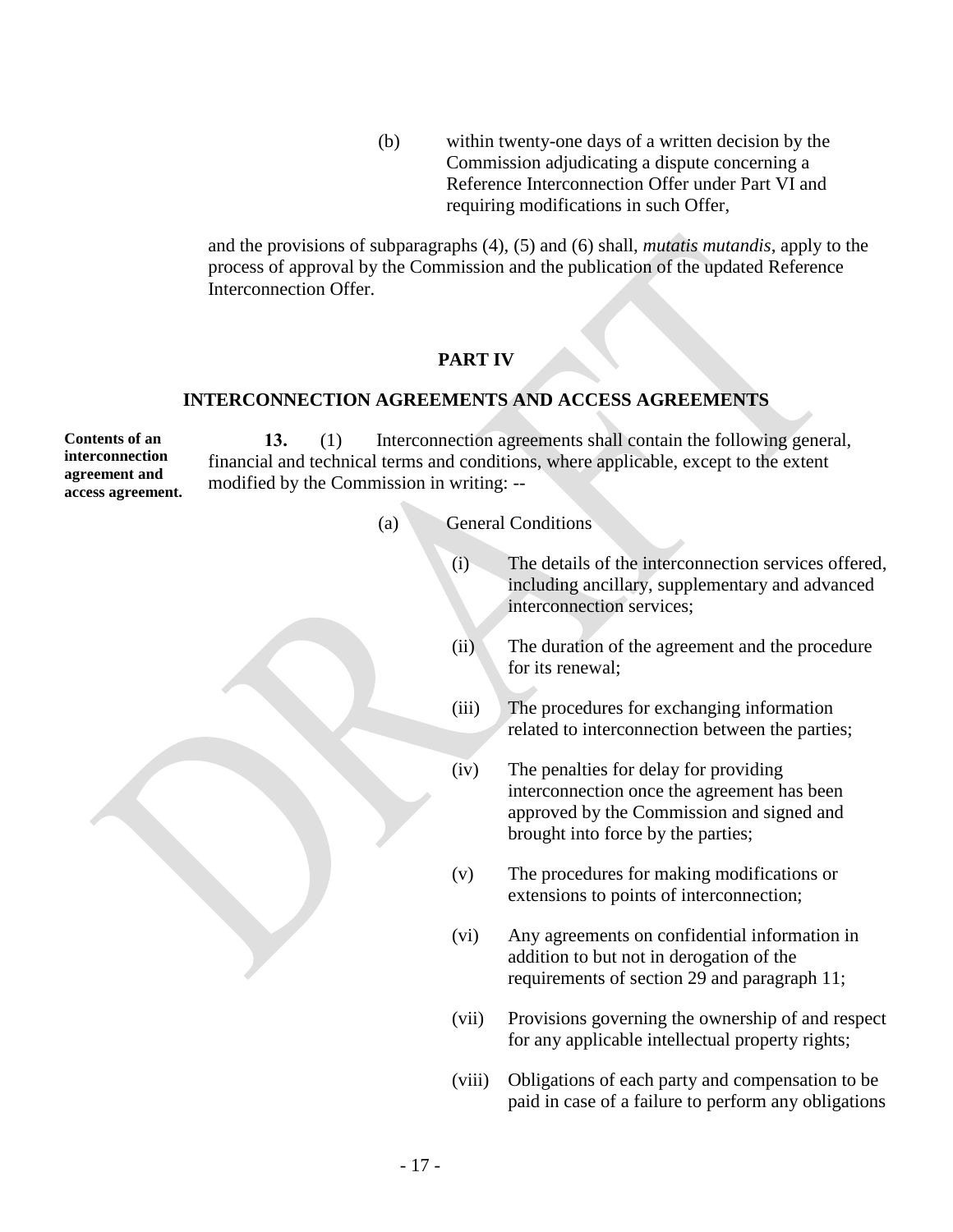under the agreement;

- (ix) Subject to Part VI of these Regulations, the procedures for attempting to resolve differences with respect to interconnection services, interconnection charges, quality of service and any other aspect of the agreement;
- (x) The procedures to be followed in case of interruption, suspension or termination of interconnection; and
- (xi) Other commercial terms and conditions applicable to the elements of the interconnection services and interconnection or considered by the Commission to be relevant to the agreement.

#### (b) Financial conditions

- (i) Pricing for interconnection, including one time connection fees, recurring usage charges and discounts where applicable, and the method used to determine such pricing, including the breakdown of costs and the formulae used;
- (ii) The formulae and parameters used to adjust prices due to reductions in costs of services and equipment and other facilities resulting from advances in technology;
- (iii) The method and frequency of payment, including the procedures for invoicing and settling of accounts;
- (iv) The sharing of the costs of interconnection services;
- (v) The additional charges to the interconnecting operator or service provider for interconnection at points other than those at which interconnection is permitted at no additional charge;
- (vi) The cost of collocation and joint use;
- (vii) The method(s) for determining levels of traffic used in calculating usage charges;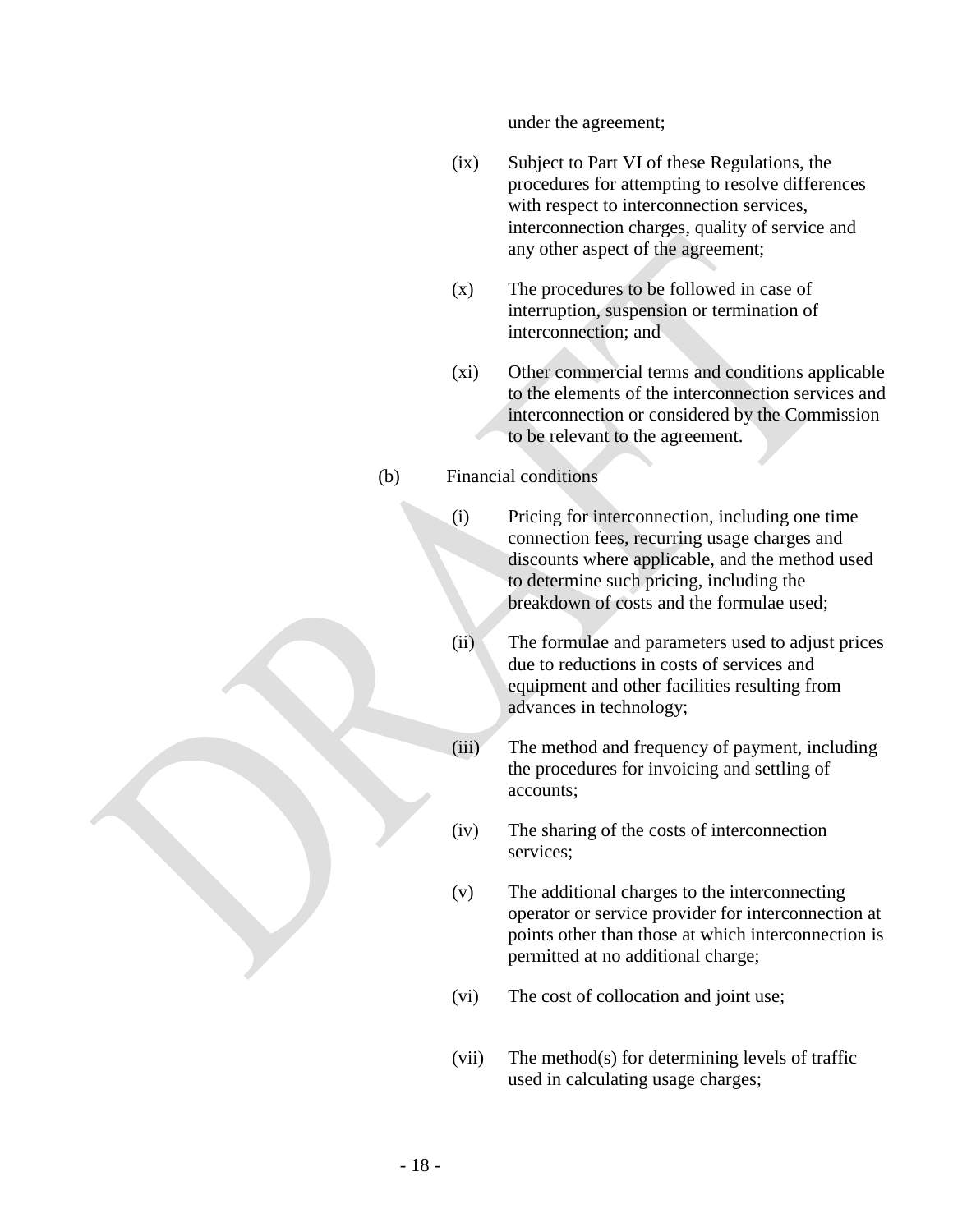- (viii) Rates for, and the sharing of revenues from, international transit services; and
- (ix) Any other financial and commercial information considered by the parties or the Commission to be relevant to the agreement.

#### (c) Technical conditions

- (i) Identification of the technically feasible points at which interconnection may be effected at no additional charge and the technical specifications, physical location and means by which interconnection will be achieved at such points;
- (ii) The technical and operational characteristics and elements of the interconnection services and their constituent elements, including signaling, transport, transfer of calling line identification information and switching between the point of interconnection and users;
- (iii) In the case of dominant operators and service providers, a description of each disaggregated telecommunications network element and unbundled telecommunications service that will be provided to the interconnecting operator or service provider;
- (iv) A schematic of the interconnecting telecommunications networks;
- (v) A description of the technical characteristics of the signals to be transmitted;
- (vi) Capacity and service level requirements and remedies for any failure to meet such requirements;
- (vii) The characteristics, conditions and assigned responsibilities for installing, testing, operating, maintaining and repairing any telecommunications network equipment and other facilities that will be used to provide interconnection;
- (viii) The methods and procedures for the provision of telecommunications services related to the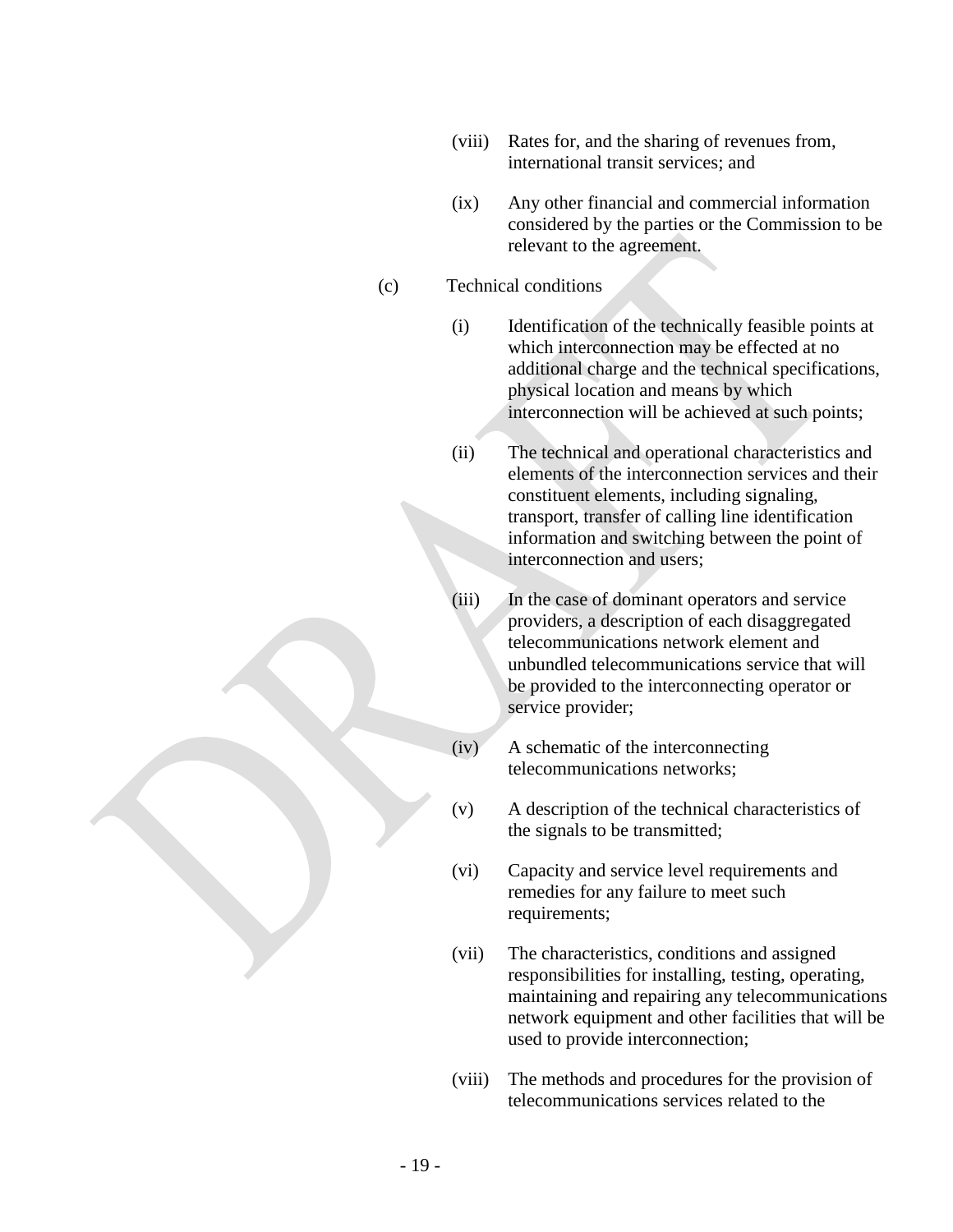telecommunications services to be interconnected pursuant to the agreement, including operational, administrative, maintenance, emergency, operator assistance, automated information, calling card and intelligent network services;

- (ix) The method(s) for measuring, verifying, and controlling the length of time for national and international traffic, in units no greater than one second;
- (x) The procedures for detecting, reporting and repairing faults which affect both networks or which occur in one network and affect the other including an agreed acceptable delay in time for detecting and repairing such faults;
- (xi) The procedures for preventing fraud;
- (xii) Measures for avoiding harmful interference and physical damage to the telecommunications networks of the parties and of third parties;
	- (xiii) The method(s) for forecasting and determining long term plans for expanding interconnection capacity, to accommodate growth in traffic;
- (xiv) The methods for establishing and measuring quality of service and operation and administration of the interconnection service;
- (xv) The procedures for exchanging the information necessary for the proper functioning of the telecommunications networks and the maintenance of a satisfactory level of interconnection capacity; and
- (xvi) The procedures for exchanging information related to changes in either telecommunications network that might impact either party, including procedures providing for sufficient time for the notification of, and receipt of objections or comments from, each party.
- (xvii) Other technical terms and conditions considered by the parties or the Commission to be relevant to the agreement.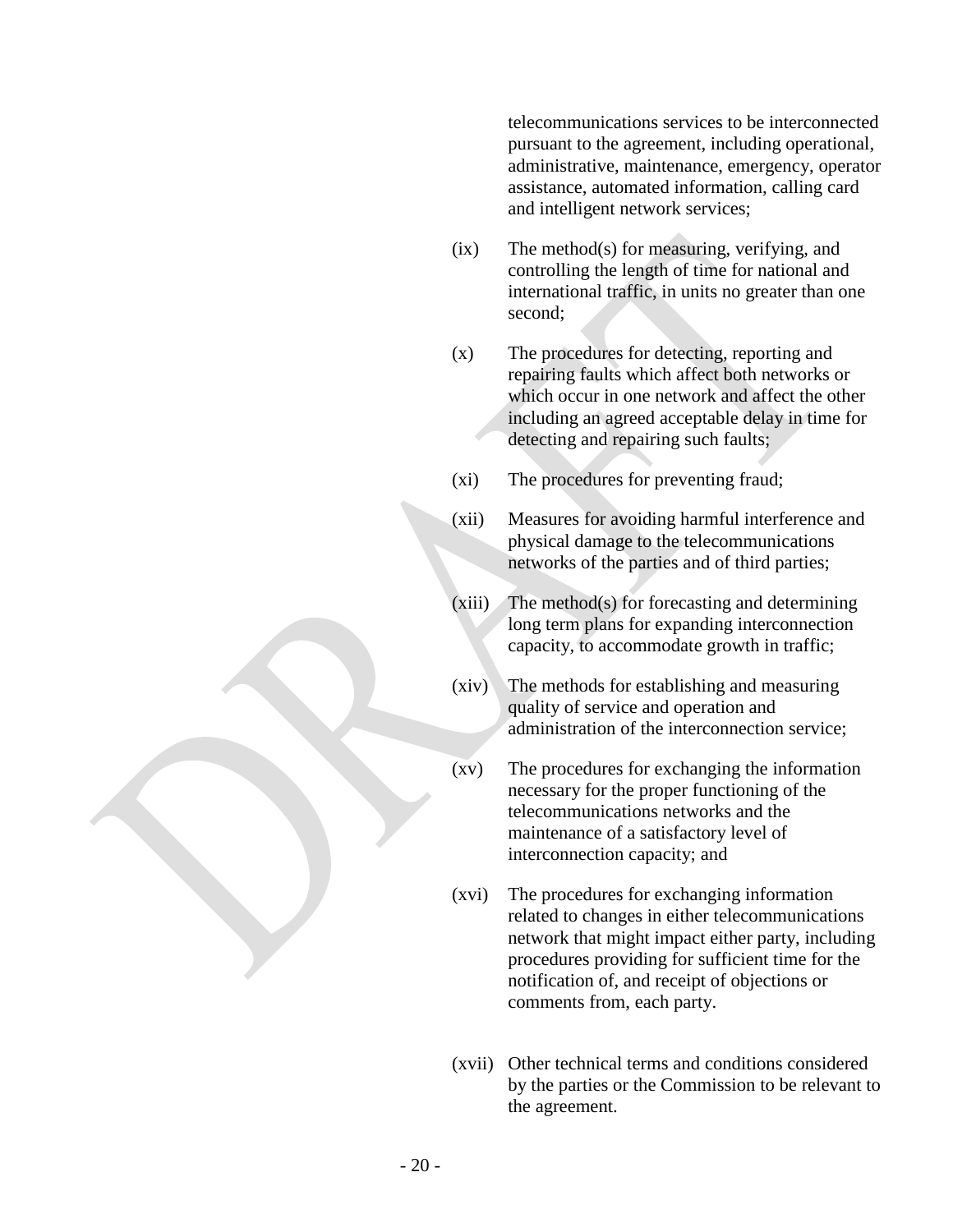(2) Access agreements shall contain the following terms and conditions, where applicable, except to the extent modified by the Commission in writing:

- (a) General Conditions
	- (i) The details of access being offered;
	- (ii) The duration of the agreement and the procedure for its renewal:
	- (iii) The procedures for exchanging information related to access between the parties;
	- (iv) The penalties for delay for providing access once the agreement has been approved by the Commission and signed and brought into force by the parties;
	- (v) The procedures for making modifications to and for terminating the agreement, if necessary;
	- (vi) Any agreements on confidential information in addition to but not in derogation of the requirements of section 29 and paragraph 11;
	- (vii) Provisions governing the ownership of and respect for any applicable intellectual property rights;
	- (viii) Obligations of each party and compensation to be paid in case of a failure to perform any obligations under the agreement;
	- (ix) Subject to Part VI of these Regulations, the procedures for attempting to resolve differences with respect to access and any other aspect of the agreement;
	- (x) The procedures to be followed in case of interruption, suspension or termination of access;
	- (xi) Other commercial terms and conditions applicable to access; and
	- (xii) Any other requirement considered by the Commission to be relevant to the agreement.
- (b) Financial conditions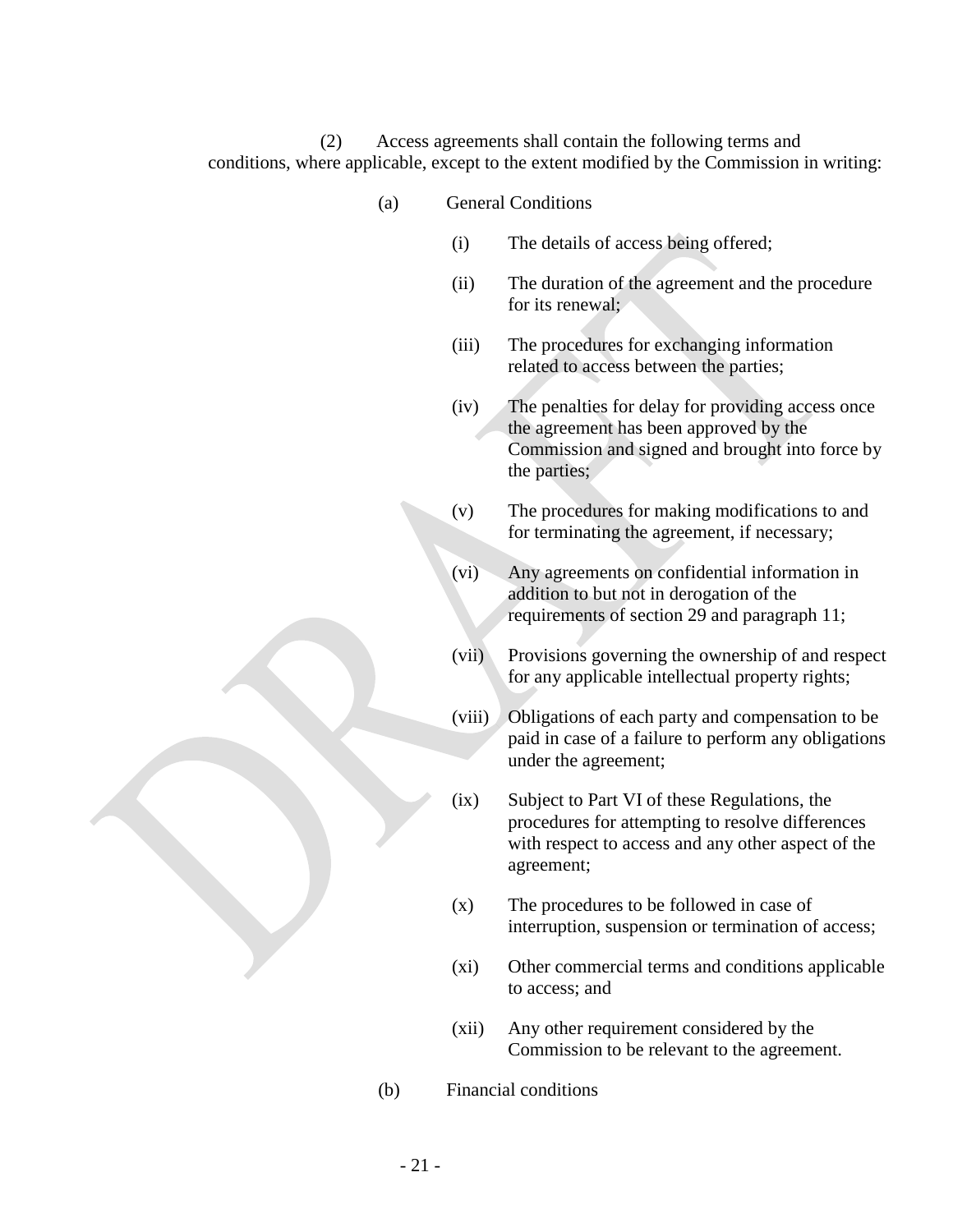- (i) Pricing for access including collocation or joint use of facilities, one time set up fees, recurring charges and discounts where applicable, and the method used to determine such pricing, including the breakdown of costs and the formulae used;
- (ii) The formulae and parameters used to adjust prices due to reductions in costs of services, equipment and facilities resulting from advances in technology;
- (iii) The method and frequency of payment, including the procedures for invoicing and settling of accounts;
- (iv) The sharing of the costs of access;
- (v) The method(s) for determining levels of traffic used in calculating usage charges; and
- (vi) Any other financial and commercial information considered by the parties or the Commission to be relevant to the agreement.
- (c) (c) Technical conditions
	- (i) A description of the facilities to which access is being provided;
	- (ii) Details of any equipment and other facilities to be installed at the access provider's facility together with technical and operational characteristics of such equipment and facilities and details of security, safety, environmental and special requirements of such equipment and facilities;
	- (iii) Responsibilities for installing, testing, operating and maintaining any equipment at the facility and remedies for any failure to assume such responsibilities;
	- (iv) The procedures for detecting, reporting and repairing faults in the equipment and at the facility or facilities to which access is being provided;
	- (v) Measures for avoiding harmful interference and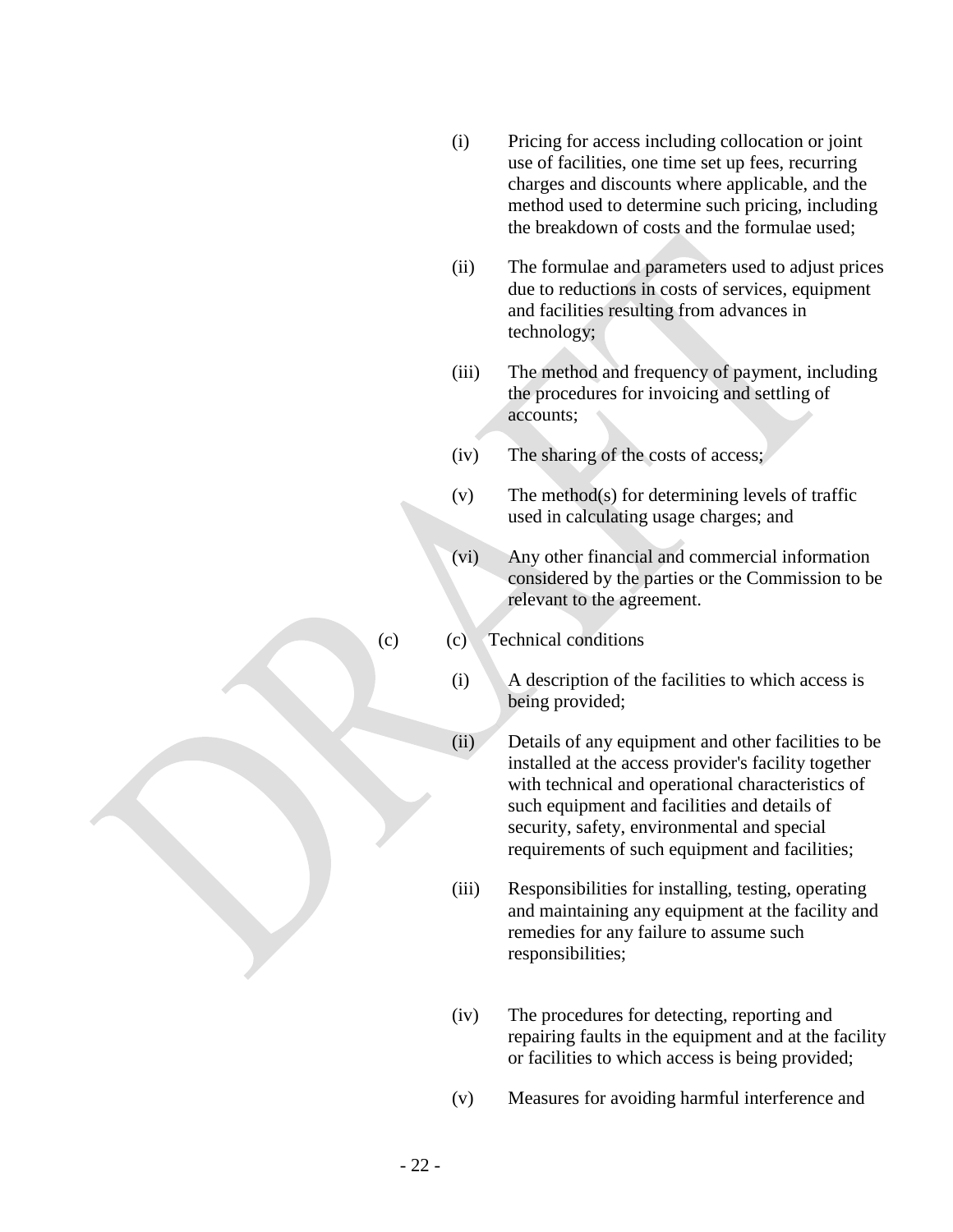physical damage to the equipment and facilities of the parties;

- (vi) The methods for forecasting and determining long term plans for expanding capacity and facilities, to accommodate growth in traffic;
- (vii) The methods for establishing and measuring quality of service and operation and administration of access;
- (viii) The procedures for exchanging the information necessary for the proper functioning of the equipment and facilities; and
- (ix) The procedures for exchanging information related to changes in either telecommunications networks, facilities and equipment that might impact either party, including procedures providing for sufficient time for the notification of, and receipt of objections or comments from, each party.
- Any other technical term considered by the parties or the Commission to be relevant to the agreement.

(3) Except as otherwise permitted by the Commission for good cause based upon the written request of the parties, an interconnection agreement and an access agreement shall stipulate a period not exceeding twenty-one days following its approval by the Commission within which the agreement shall be executed and come into force and interconnection and access shall be effected.

**14.** (1) Every operator, service provider and public utility shall, within fourteen days of the date that these Regulations come into force, or in the case of a new entrant into the telecommunications market, within thirty days of the date of the issuance of a license to it, provide the Commission in writing with the name and contact information of an officer or employee of the operator or service provider responsible for processing interconnection agreements and, in the case of operators and public utilities, an officer or employee responsible for processing access agreements, and shall advise the Commission promptly in writing of any change in the designated contact person and the relevant contact information.

(2) The Commission shall make the names of the individuals and their contact information provided in accordance with subparagraph (1) available to any operator, service provider or public utility that requests such information in writing, and in the case of an operator, service provider or public utility that has not complied with its

**Negotiating, concluding and implementing interconnection agreements and access agreements.**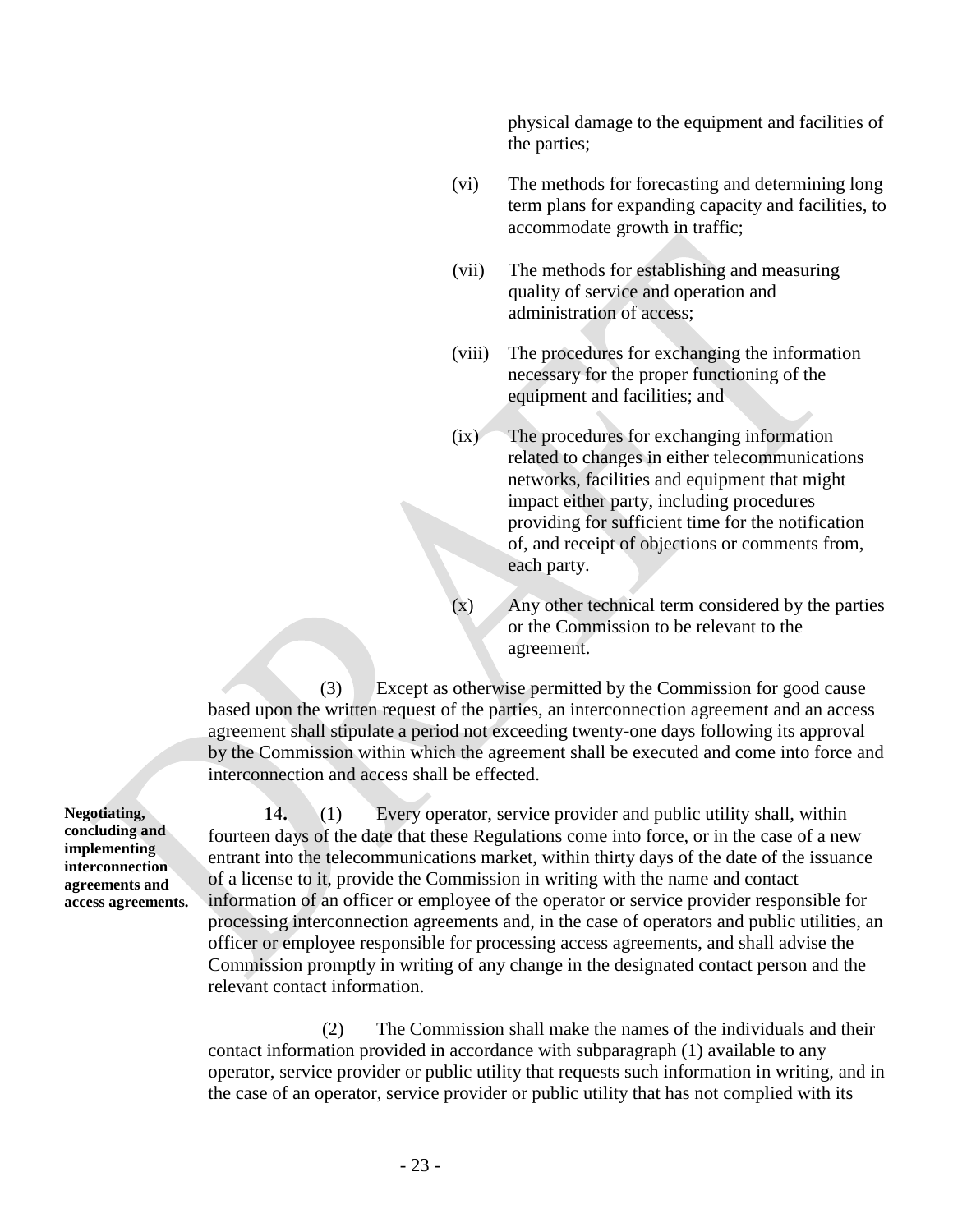obligations under subparagraph (1), the Commission shall order such operator, service provider or public utility, in writing, so to comply within a period of five days.

- $(3)$  At any time --
	- (a) an operator or a service provider may request in writing interconnection with or access to the facilities of another operator or service provider, and an operator and a public utility may request in writing access to one another's utility installations and facilities; and
	- (b) any operator, service provider or public utility may request in writing information from any other operator, service provider, or public utility, as the case may be, regarding interconnection or access,

and the operator, service provider, or public utility to which any such written request is sent shall cooperate with and respond to the request in good faith and in a timely manner, including within the periods of time prescribed in these Regulations.

(4) An interconnecting operator or service provider or an accessing operator, service provider or public utility wishing to interconnect with, or access the facilities of, an interconnection provider or an access provider, or an operator, service provider or public utility requesting information under subparagraph (3)(b), shall send its written request to the contact person designated by such other operator, service provider or public utility, and at the address of such designated person, in accordance with the records of the Commission, and shall transmit a copy of such request to the Commission.

(5) A request for interconnection transmitted pursuant to subparagraph (4) shall include, at a minimum, the following information:

- (a) the details of the interconnection that is required, including the proposed points of interconnection;
- (b) the date by which, and the length of time for which, interconnection is required;
- (c) to the extent known by the interconnecting operator or service provider, the details of any equipment that needs to be installed or additional equipment or other facilities required at the points of interconnection or to be interconnected, and the space, security, safety, environmental, and other requirements of interconnection;
- (d) the extent to which access to the facilities or premises of the interconnection provider is required by the interconnecting operator or service provider to install or maintain any equipment and other facilities;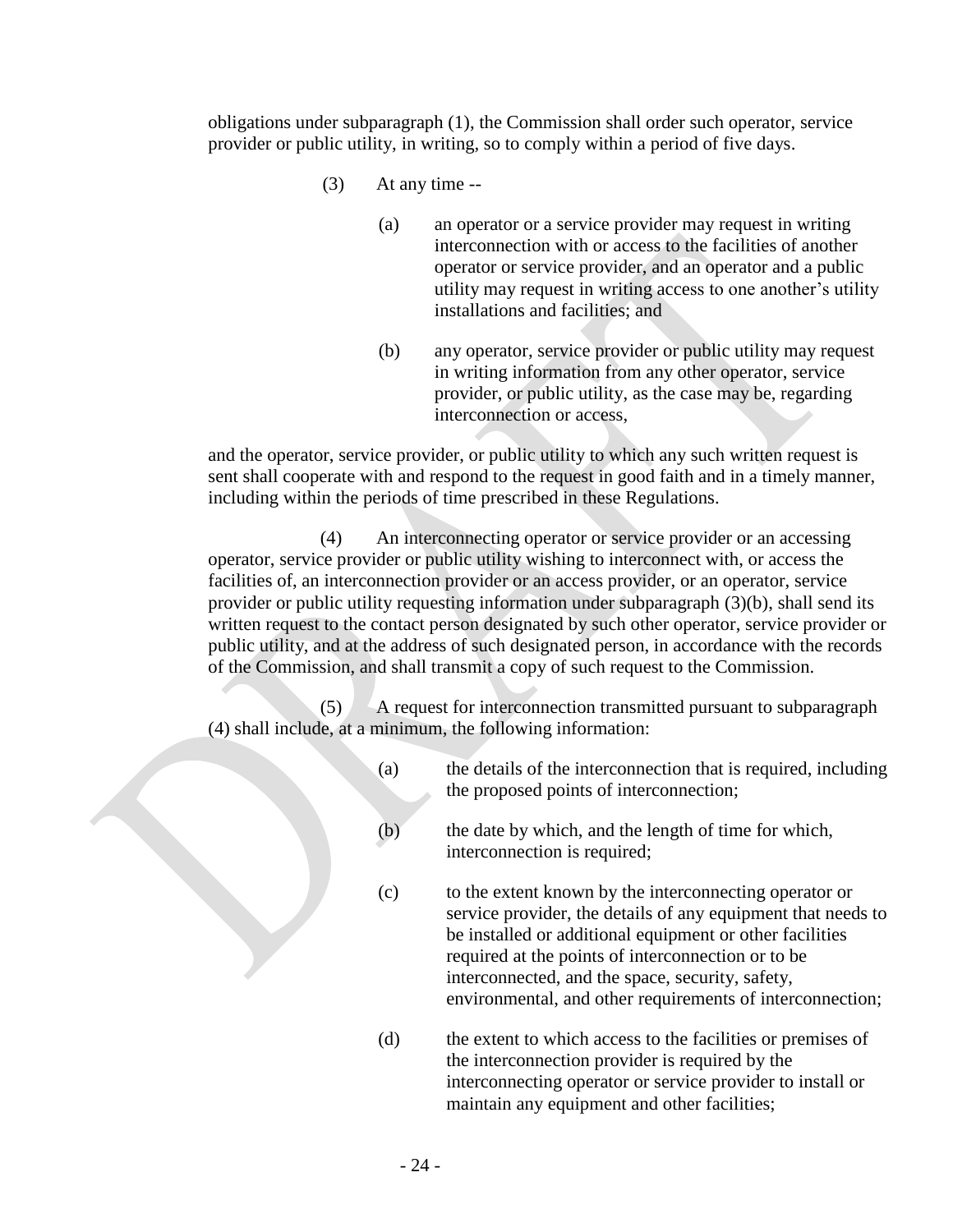- (e) traffic forecasts and other related information for no less than three years from the proposed date of interconnection, in sufficient detail to enable the interconnection provider to assess the potential impact of the interconnection on its facilities, telecommunications networks and telecommunications services, and their configuration, for the period of interconnection requested; and
- (f) any other requirements for a request for interconnection that the Commission may have prescribed as of the date of the request for interconnection.

(6) A request for access transmitted pursuant to subparagraph (4) shall include, at a minimum, the following information:

- (a) the details of the facilities or utility installations to which, and the type of access for which, access is required;
- (b) the date by which, and the length of time for which, access is required;
- (c) to the extent known by the accessing operator, service provider or public utility, the details of any equipment and other facilities or utility installations to be installed at the facility or utility installation of the access provider, together with the details of the security, safety, environmental, and spatial requirements of such equipment and other facilities or utility installations;
- (d) the extent to which access is required by the personnel of the accessing operator, service provider or public utility to the facility or utility installation to install, maintain and use the equipment and other facilities to be installed; and
- (e) any other requirements for a request for access that the Commission may have prescribed as of the date of the request for access.
- (7) An interconnection provider or an access provider shall --
	- (a) within seven days of its receipt of a written request for interconnection or access, send written acknowledgement of such receipt to the interconnecting operator or service provider or accessing operator, service provider or public utility, with a copy to the Commission; and
	- (b) within twenty-one days of its receipt of a written request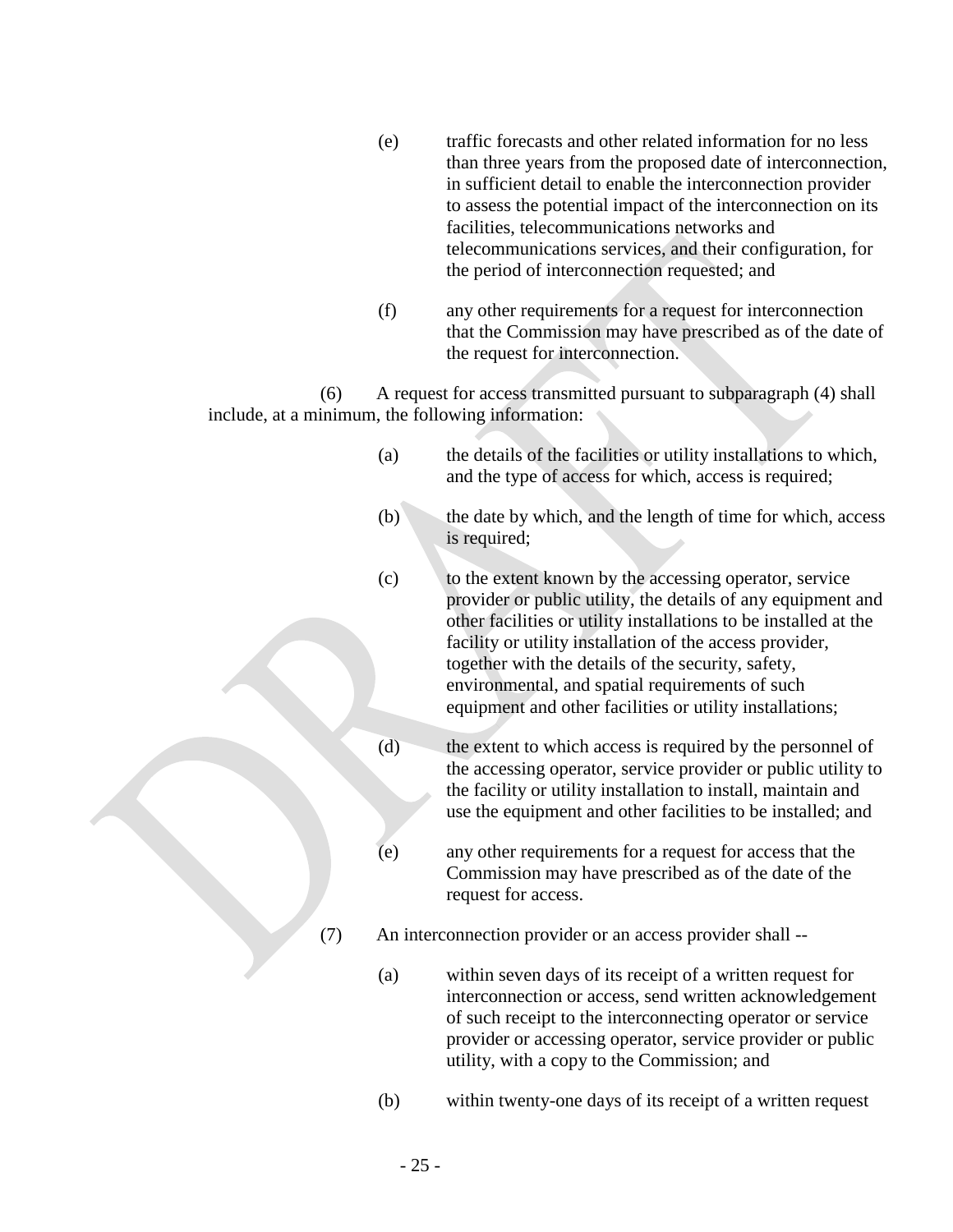for interconnection or access and unless it has already published a Reference Interconnection Offer that has been approved by the Commission, provide to the interconnecting operator or service provider or the accessing operator, service provider or public utility a draft interconnection agreement or access agreement containing the proposed terms and conditions for interconnection or access in accordance with paragraph  $13(1)$  or  $(2)$ , or both if applicable.

(8) (a) Prior to providing the draft interconnection agreement or access agreement as required under subparagraph (7)(b) and within the seven days following receipt of the written request for interconnection or access, an interconnection provider or access provider may request, in writing to the interconnecting operator or service provider or accessing operator, service provider or public utility, with a copy to the Commission, any additional information that it may reasonably require in order to provide the draft interconnection agreement or access agreement, and the interconnecting operator or service provider or accessing operator, service provider or public utility shall provide such additional information within seven days of receiving such a written request; and

> (b) within fourteen days of receiving such additional information from the interconnecting operator or service provider or accessing operator, service provider or public utility, the interconnection provider or access provider shall provide to the interconnecting operator or service provider or the accessing operator, service provider or public utility the draft interconnection agreement or access agreement required under subparagraph (7)(b).

(9) The parties to an interconnection agreement or access agreement shall negotiate in good faith to reach agreement on the terms and conditions for interconnection or access and to submit the proposed agreement to the Commission as promptly as possible, but in any event no later than thirty days after the provision of the draft interconnection agreement or access agreement under subparagraph 7(b) or (8)(b), whichever is applicable.

(10) The failure of a prospective party to an interconnection agreement or access agreement to acknowledge a request for interconnection or access, to provide any additional information reasonably requested, to negotiate in good faith, or to submit the agreed-upon terms and conditions of the agreement to the Commission within the thirty-day period provided for in subparagraph (9), shall constitute a dispute to be resolved by the Commission under Part VI of these Regulations.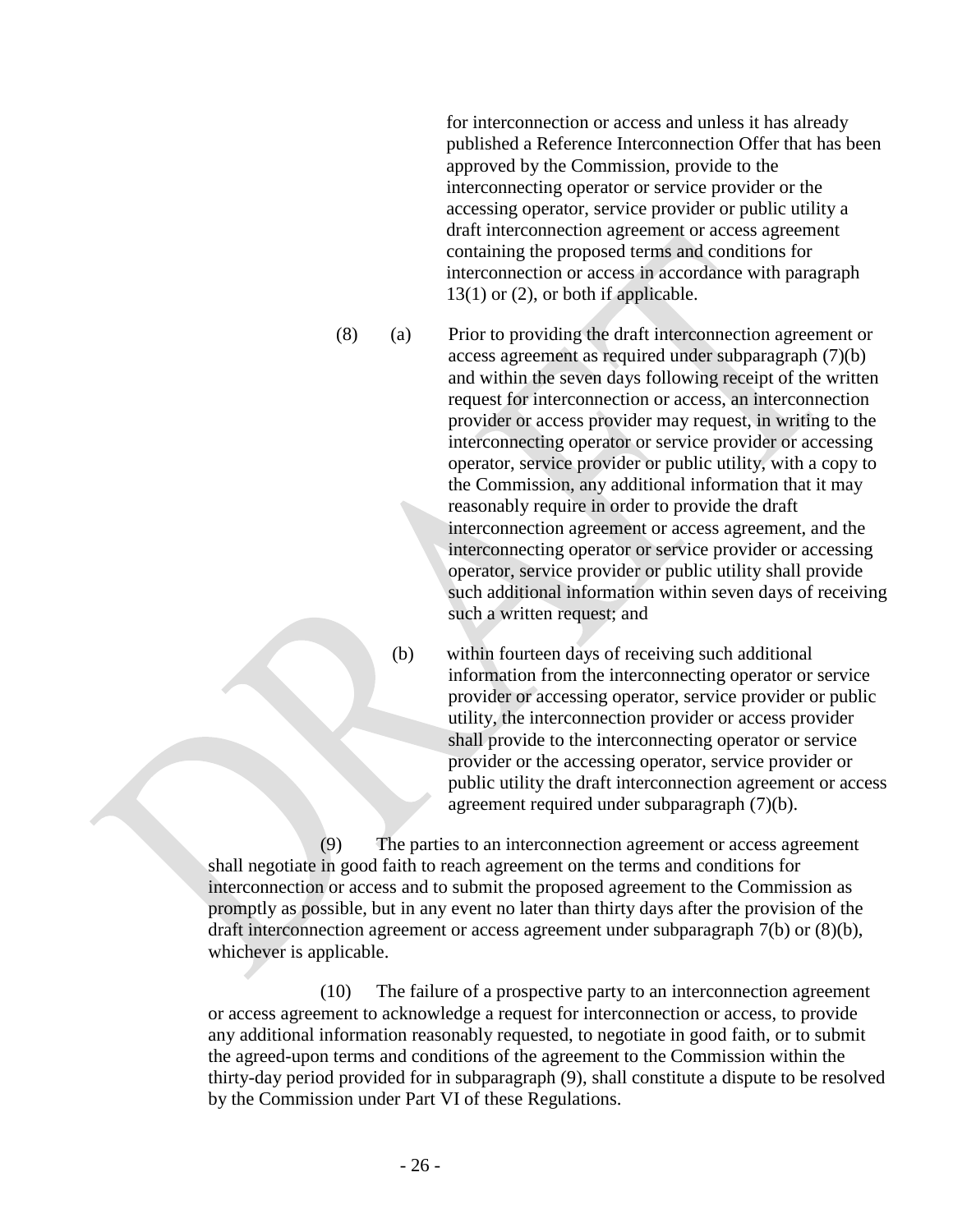(11) (a) Upon the submission of an interconnection agreement or access agreement by the parties, the Commission shall review the agreement and, within fourteen days of its submission, --

- (i) approve, or decline to approve, the agreement;
- (ii) require, in writing, that the parties make specified modifications to the agreement in order for approval to be granted; or
- (iii) request, in writing, that the parties provide such additional documents and other information as it deems necessary to the review process.
- (b) The parties shall make any changes to the agreement specified by the Commission pursuant to subparagraph  $(11)(a)(ii)$  and return the modified draft to the Commission within ten days of the date of the Commission's written requirements, and if such modifications are in accordance with such requirements, the Commission shall approve the agreement within fourteen days of its receipt of the modified agreement.
- (c) The parties shall provide the Commission with any documents and additional information requested under subparagraph  $(11)(a)(iii)$  within ten days of the date of the Commission's written request, and within fourteen days of its receipt of such documents and additional information, the Commission shall --
	- (i) approve, or decline to approve, the agreement; or
	- (ii) require, in writing, that the parties make specified modifications to the agreement in order for approval to be granted,

and in the case of a notification to the parties under subparagraph  $(11)(c)(ii)$ , the provisions of subparagraph  $(11)(b)$  shall apply *mutatis mutandis*.

- (d) The Commission shall approve, or decline to approve, an interconnection agreement or access agreement by way of order directed to and binding upon the parties.
- (e) Once approved by the Commission, interconnection agreements and access agreements shall remain under the jurisdiction of the Commission until they are finally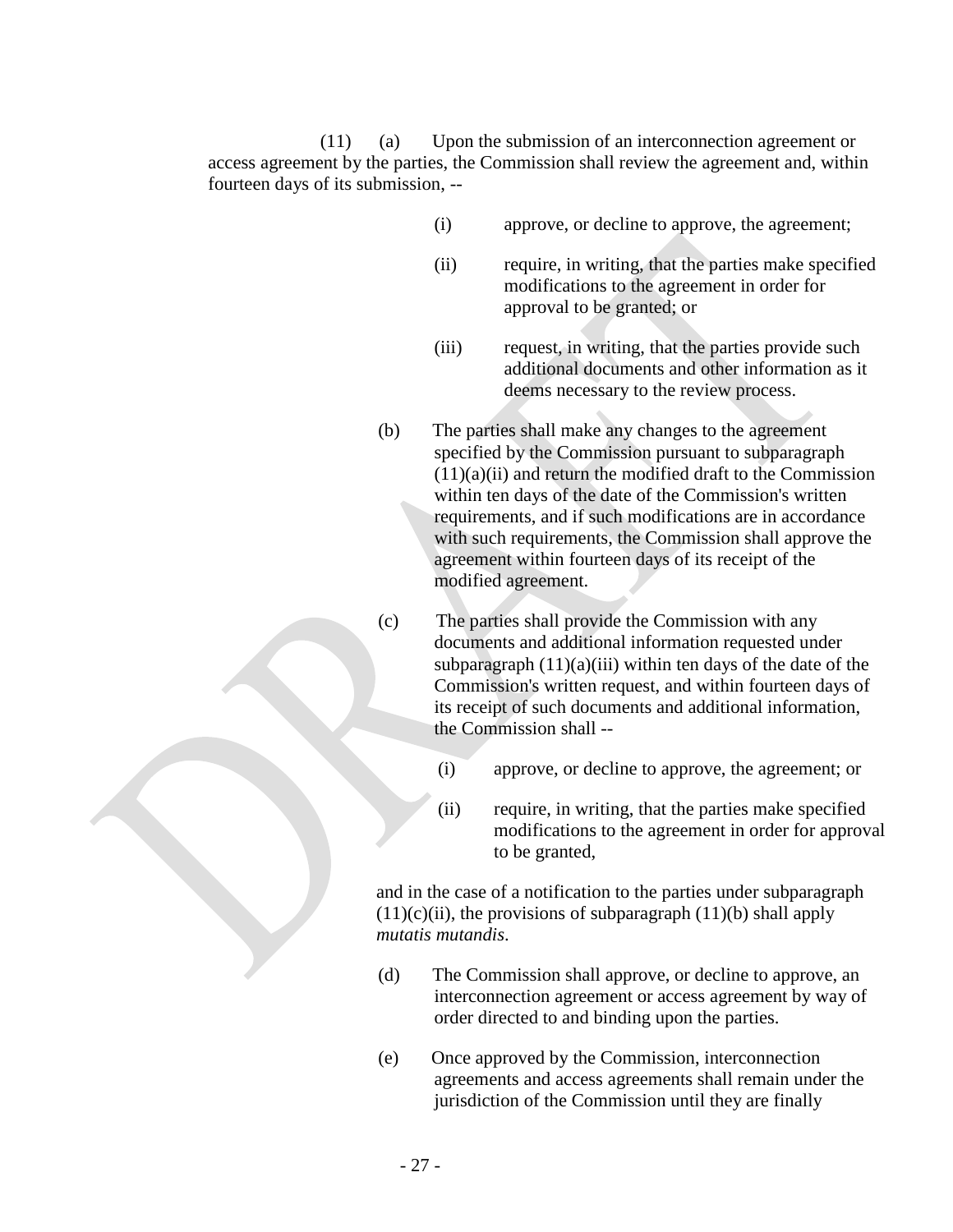terminated in accordance with these Regulations, including all matters related to the execution, performance, modification, suspension and termination of such agreements.

- (f) At the request of a party or on its own motion, the Commission may --
	- (i) hold any hearing it deems necessary or appropriate in connection with a determination concerning an interconnection agreement or access agreement; and
	- (ii) extend any of the periods provided for in this subparagraph (11) for good cause and in the interest of accomplishing the goals set forth in the Act and in paragraph 4.

(12) Every interconnection agreement and access agreement approved by the Commission pursuant to subparagraph (11) shall be executed by the parties and come into force, and interconnection or access shall be effected, within the twenty-oneday period provided for in paragraph 13(3) or within such other time permitted by the Commission thereunder, and the parties shall submit the executed agreement and written verification of the effectiveness of interconnection or access to the Commission within the seven days following such execution and the effectiveness of interconnection or access.

(13) The failure of a party to execute an interconnection agreement or access agreement approved by the Commission, or of an interconnection provider or access provider to effect operational interconnection or access, within the twenty-one days or such longer period approved by the Commission under subparagraph (12) and paragraph 13(3) shall constitute a dispute to be resolved by the Commission under Part VI of these Regulations.

**Intention to deny a interconnection or 15.** (1) Any operator, service provider or public utility that intends to deny a request for interconnection or access issued pursuant to paragraph 14(4) shall notify the Commission, and the interconnecting operator or service provider or the accessing operator, service provider or public utility, in writing of its intention and the reasons therefor in writing within seven days of its receipt of the written request for interconnection or access or, if the operator, service provider or public utility has requested additional information pursuant to paragraph 14(8)(a), within seven days of its receipt of such additional information.

> (2) The Commission shall hear and determine an intention to deny a request for interconnection or access in the manner provided for in Part VI of these Regulations.

**Modification, suspension or termination of** 

**16.** (1) A party to an interconnection agreement or access agreement that wishes to modify, suspend or terminate the agreement shall send written notice thereof, supported by reasons, to the other party to the agreement and to the Commission, and

**request for** 

**access.**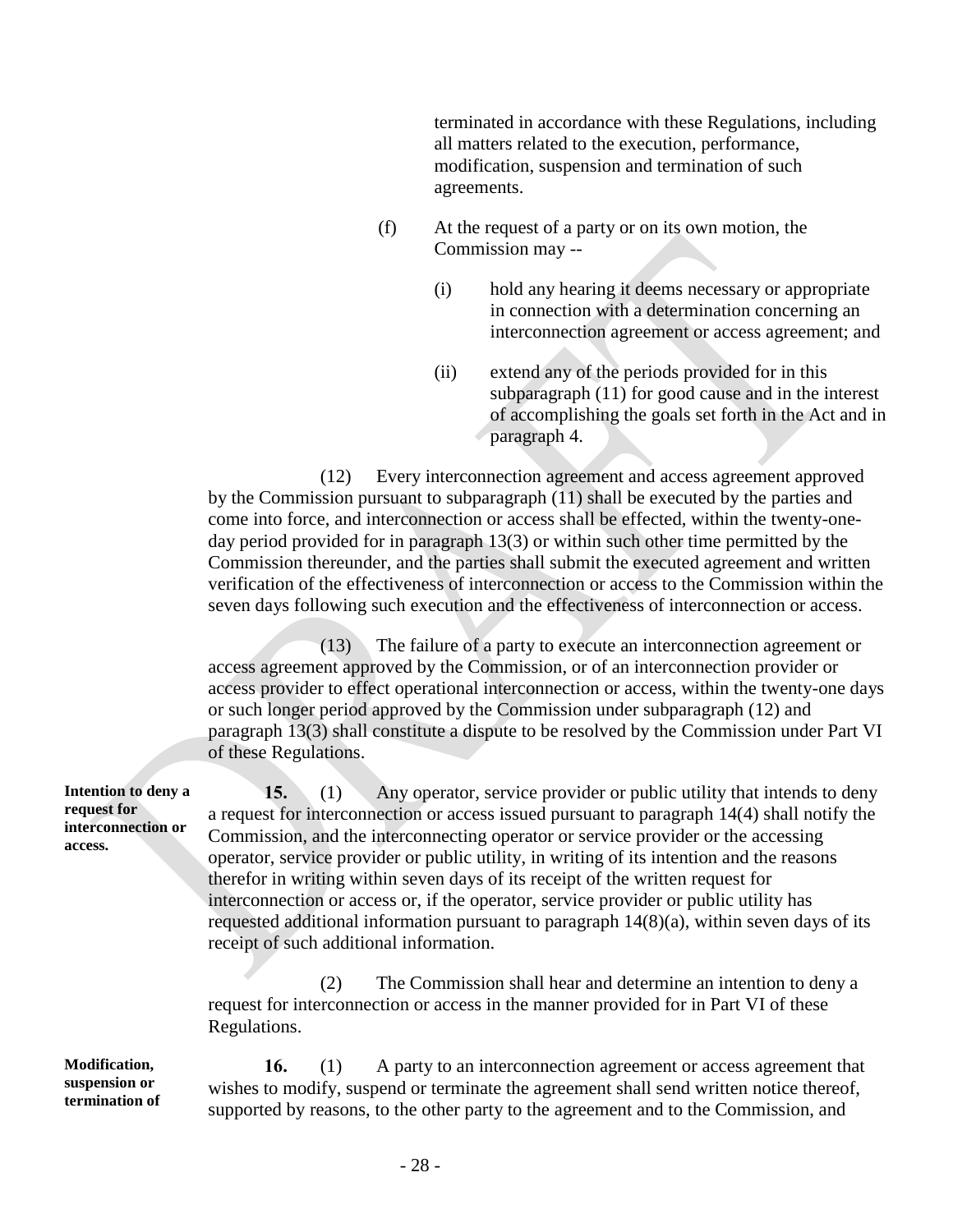**interconnection agreements and access agreements.** pending the written approval of such proposed modification, suspension or termination, or any variation thereof, by such other party and the Commission, the agreement shall remain in full force and effect.

> (2) The parties to an interconnection agreement or access agreement shall negotiate in good faith to reach agreement on the modification, suspension or termination proposed in a written notification under subparagraph (1), and shall submit any agreement they may reach to the Commission as promptly as possible, but in any event no later than sixty days after the other party's receipt of the notice required under subparagraph (1).

(3) The procedures in paragraphs 14(11) and (12) shall apply, *mutatis mutandis*, to the Commission's consideration of a proposed modification, suspension or termination of an interconnection agreement or access agreement.

(4) The failure of a party to an interconnection agreement or access agreement to continue performing the agreement pending a decision of the Commission under subparagraph (3), or to negotiate in good faith or to submit an agreed-upon modification, suspension or termination of the agreement to the Commission within the sixty-day period provided for in subparagraph (2), or to effect an approved modification, suspension or termination in accordance with paragraph 14(12), shall constitute a dispute to be resolved by the Commission under Part VI of these Regulations.

## **PART V**

## **PRICES FOR INTERCONNECTION AND ACCESS**

**17.** (1) Prices for interconnection, access, collocation and joint use shall be fair and reasonable; non-discriminatory and equitable in accordance with paragraph 10; and arrived at in a transparent manner.

(2) In addition to the requirement of subparagraph (1), prices for access, collocation and joint use shall be offered on a disaggregated and unbundled basis.

(3) (a) Subject to cost recovery in accordance with subparagraph (3)(c), where an interconnection provider or an access provider is unable to provide --

- (i) interconnection or access in the manner requested by an interconnecting operator or service provider or an accessing operator, service provider or public utility for justified technical grounds approved by the Commission under section  $41(1)(a)$  and paragraph  $6(1)(c)$ ; or
- (ii) collocation in, or joint use of, specific facilities or utility installations for reasons of insufficient capacity or safety, security, reliability of service or

**Principles governing prices and cost recovery for interconnection and access.**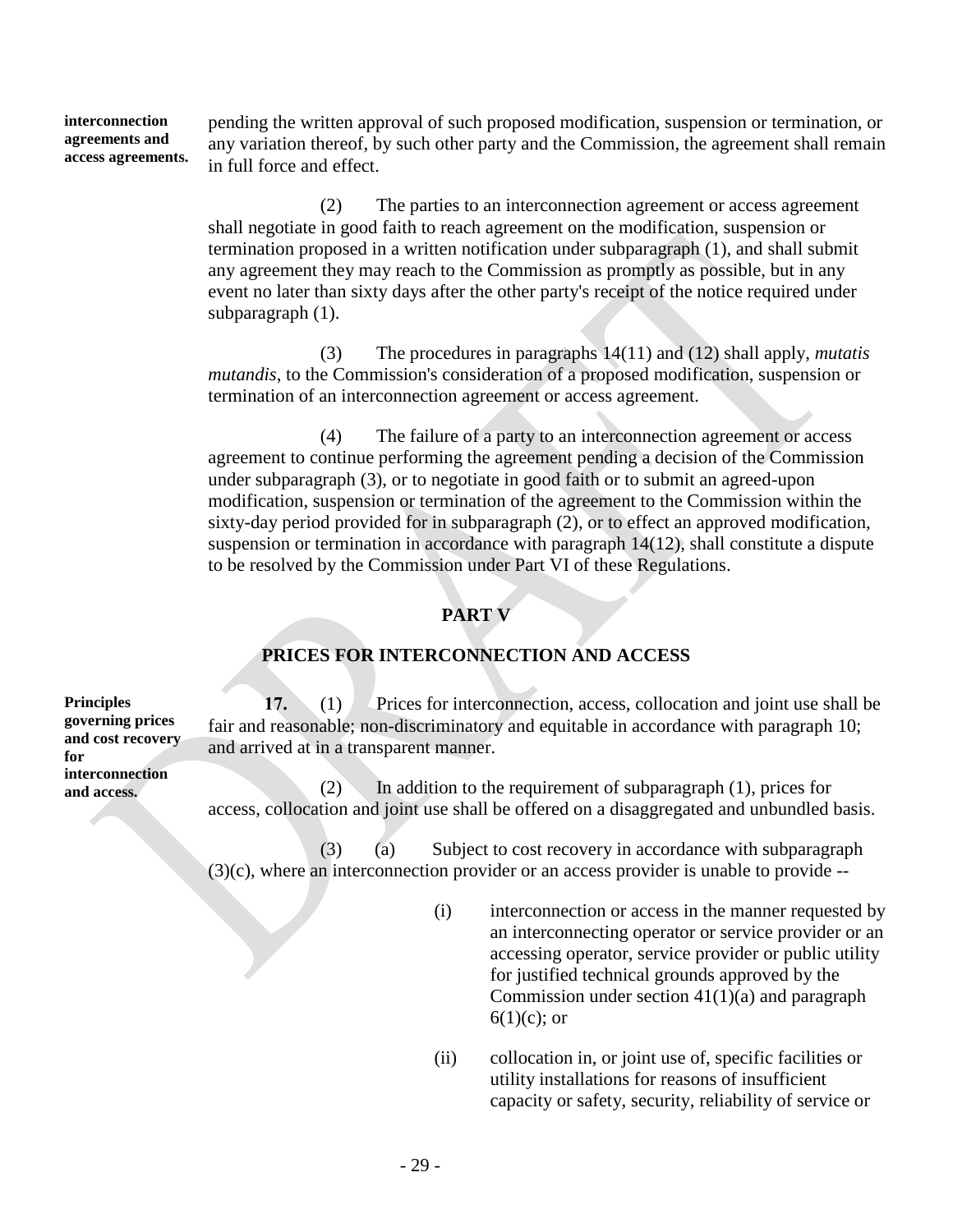difficulty of a technical or engineering nature that it would be unreasonable to require the interconnection provider or access provider to overcome,

the interconnection provider or access provider must take reasonable measures, in a timely manner, to afford alternative solutions to the interconnecting operator or service provider or the accessing operator, service provider, or public utility, including alternative points of interconnection, virtual collocation, reconfiguring equipment space, optimising the use of existing space, finding adjacent space, or constructing new space, buildings and any other necessary facility or utility installation.

- (b) Where an interconnection provider or access provider does not offer or provide an alternative solution pursuant to subparagraph  $(3)(a)$  that is acceptable to the interconnecting operator or service provider or the accessing operator, service provider or public utility, acting reasonably, and approved by the Commission, the Commission may order the interconnection provider or access provider to provide interconnection, access, collocation or joint use --
	- (i) in the manner originally requested by the interconnecting operator or service provide or accessing operator, service provider or public utility; or
	- (ii) by making such adjustments to its facilities, telecommunications networks, telecommunications services, or utility installations as the Commission deems necessary for the provisions of interconnection, access, collocation or joint use,
	- (x) such interconnection provider or access provider shall provide interconnection, access, collocation or joint use as directed by the Commission, including making any adjustments ordered by the Commission under subparagraph  $(3)(b)(ii)$ , within such reasonable period of time as the Commission may direct; and
	- (y) the costs of any adjustments shall be determined and allocated as provided in subparagraph (3)(c).
- (c) The reasonable costs of any adjustment to a facility,

and --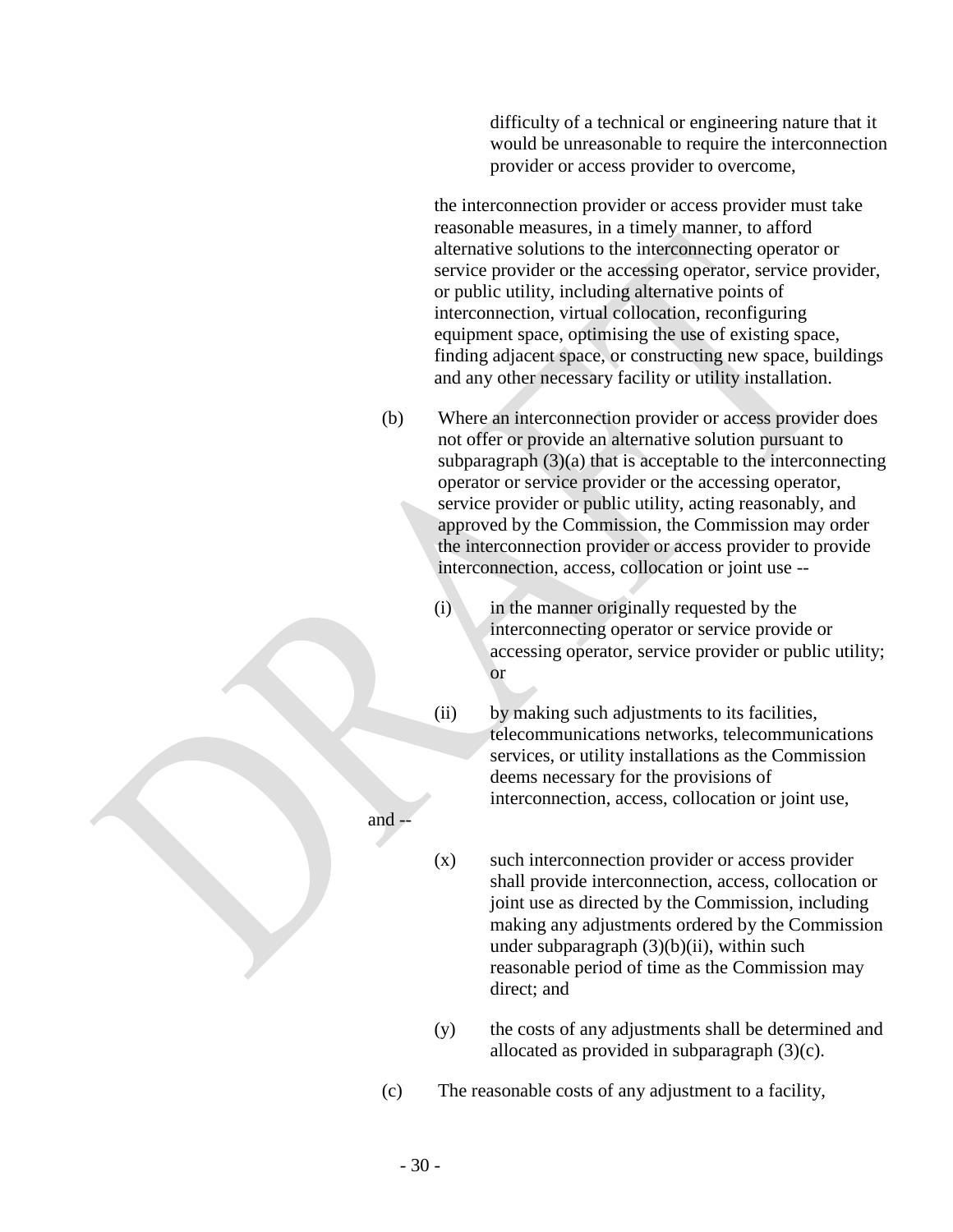telecommunications network, telecommunications service or utility installation agreed to by the parties and approved by the Commission pursuant to subparagraph (3)(a) or ordered by the Commission pursuant to subparagraph (3)(b) shall be —

- (i) determined by the Commission in accordance with such methodology as it deems reasonable and appropriate and allocated in a manner that the Commission deems to be in the interest of the interconnection provider or access provider, on the one hand, and the interconnecting operator or service provider or the accessing operator, service provider or public utility, on the other, and --
	- (A) shall include a balancing test that takes into account the respective values derived from the adjustment by the interconnection provider or access provider and the interconnecting operator or service provider or the accessing operator, service provider or public utility; and
	- (B) may include an order of pre-payment by the interconnecting operator or service provider or the accessing operator, service provider or public utility to the interconnection provider or access provider where the Commission finds that such pre-payment would be reasonable under the circumstances; and
- (ii) recoverable, as allocated by the Commission, by the interconnection provider or access provider that made such adjustments from the interconnecting operator or service provider or the accessing operator, service provider or public utility.

(4) (a) The Commission may, where it deems appropriate, require that an operator, service provider or public utility effect accounting separation between different portions of its facilities, telecommunications networks, telecommunications services, and utility installations for purposes of interconnection, access, collocation and joint use.

(b) Every operator, service provider and public utility shall present to he Commission financial and other information concerning interconnection, access, collocation and joint use in the form and manner required by the Commission.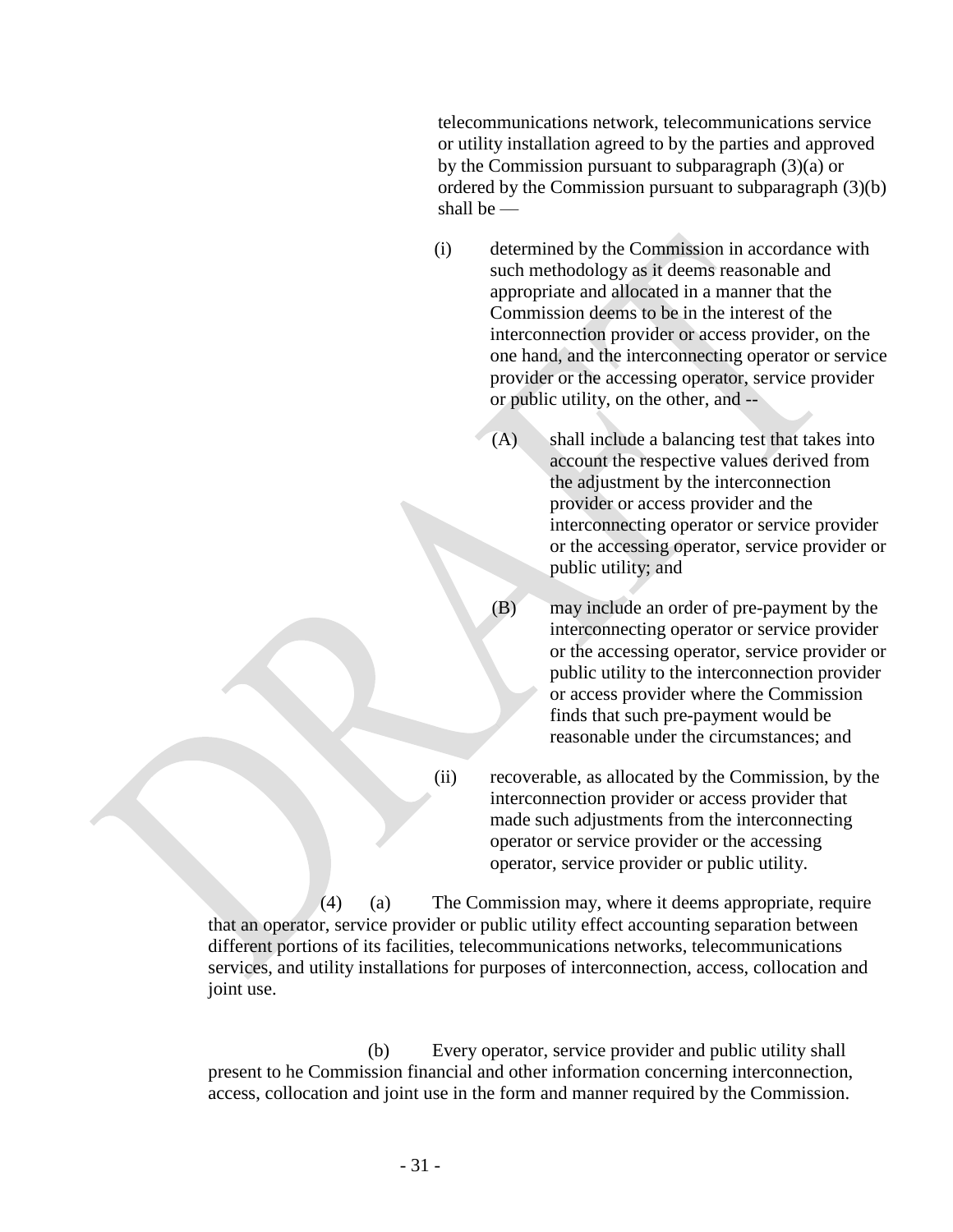(c) The Commission may, for the purposes of carrying out its functions under these Regulations, order the ascertainment by appraisal of the value of any facility or other relevant property of any operator, service provider or public utility and, in that connection, may inquire into every fact which, in its judgement, has any bearing on that value, including the amount of money actually and reasonably expended in order to provide interconnection, access, collocation or joint use.

(d) All expenses in connection with any appraisal ordered by the Commission under subparagraph (4)(c), including all expenses incurred in connection therewith by the operator, service provider or public utility whose facilities or other property is the subject of the appraisal, may, where the Commission so directs, be charged to the capital account and added to the rate base of the operator, service provider or public utility.

**Prices charged by dominant operators and service providers and by public utilities for interconnection and access. 18.** (1) In addition to the requirements of paragraphs 17(1) and (2) -- (a) every interconnection provider that is dominant shall offer and provide to interconnecting operators and service providers – (i) disaggregated, cost-oriented prices for the interconnection elements specified in paragraph  $6(2)(a);$ (ii) unbundled, cost-oriented prices for the

telecommunications services associated with interconnection specified in paragraph 6(2)(b),

and such disaggregated, unbundled and cost-oriented prices for other interconnection elements and interconnection-related telecommunications services as the Commission may determine.

(b) every operator and service provider that is dominant, and every public utility, shall provide access, collocation and joint use at prices that are cost-oriented.

(2) The Commission may develop, prescribe and apply methodologies, which may include benchmarking and network modeling, to be used by dominant operators and service providers for interconnection; by dominant operators and service providers and public utilities for access, collocation or joint use; and in determinations of the Commission with regard to operators, service providers and public utilities under paragraph 9(6), to determine and demonstrate that they are complying with the requirement of pricing on a cost-oriented basis, and in so doing, the Commission shall apply the following principles: --

(a) costs shall be borne by the operator, service provider or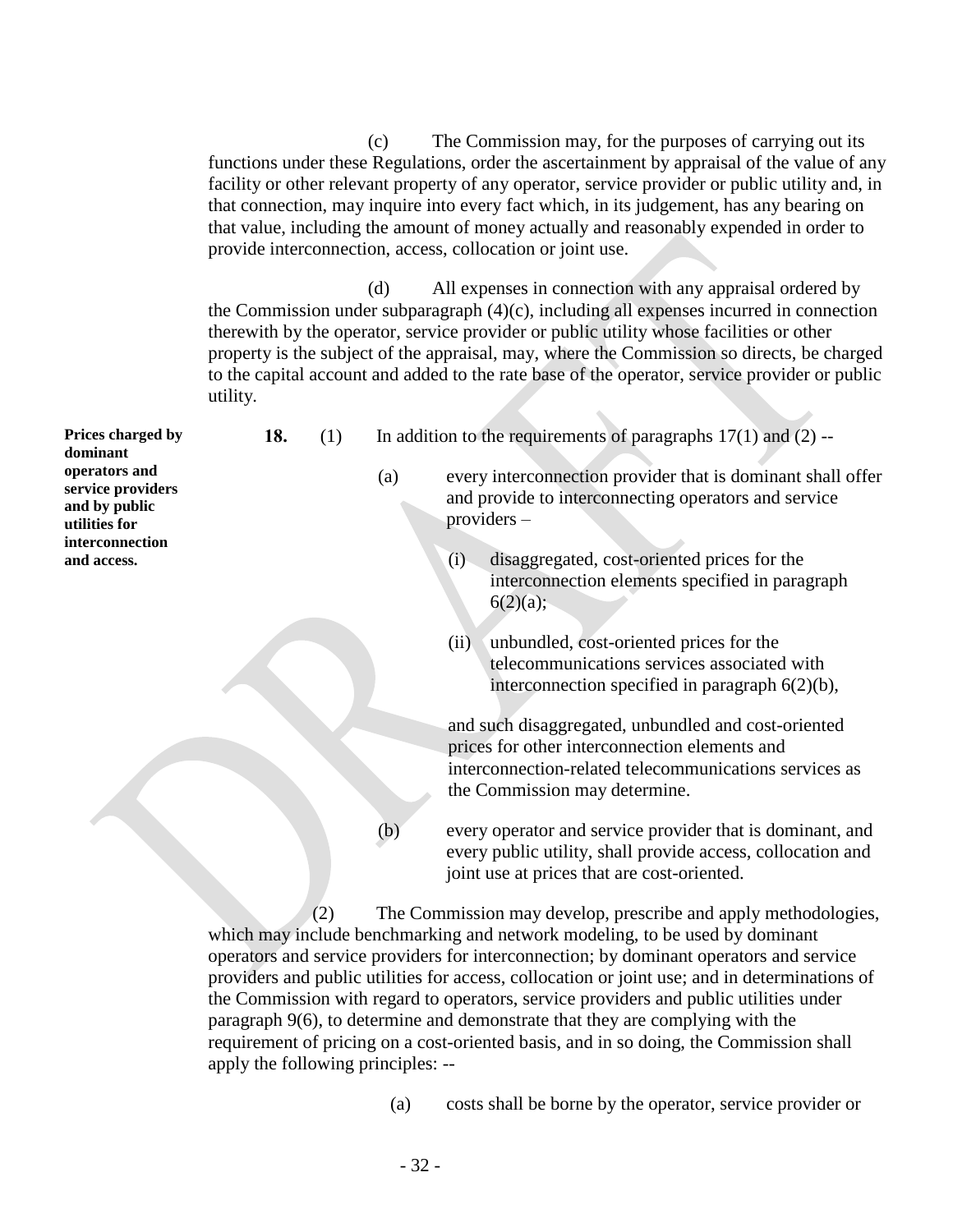public utility whose activity caused such costs to be incurred;

- (b) non-recurring costs shall be recovered through nonrecurring charges, and recurring costs shall be recovered through recurring charges;
- (c) costs that do not vary with usage shall be recovered through flat charges, and costs that vary with usage shall be recovered through usage-sensitive charges;
- (d) an operator, service provider or a public utility subject to this paragraph 18 may offer prices that permit the recovery of a reasonable rate of return for that operator, service provider or public utility on the capital employed, attributable operating expenditures, depreciation and a proportionate contribution toward the fixed and common costs of such operator, service provider or public utility; and
- (e) the burden of proof that prices are derived from costs shall lie with an operator, service provider or public utility subject to this paragraph.

(3) Upon the written request of the Commission, a dominant operator or service provider, a public utility, and a party subject to paragraph 9(6) shall supply its costs with respect to any element of its telecommunications networks, facilities and telecommunications services, or in the case of a public utility, its utility installations, for the purpose of verifying that its prices for interconnection, access, collocation and joint use and other contributions or charges levied or allowed by the Commission, comply with this paragraph 18.

#### **PART VI**

#### **DISPUTE RESOLUTION**

**Obligation to refer disputes relating to interconnection or access to the Commission.**

**19.** An operator, service provider and public utility shall refer to the Commission in writing within the time provided for in paragraph 20(1), or the Commission on its own motion and at any time may assert jurisdiction over, any dispute concerning interconnection, access, collocation or joint use, including any dispute concerning –

(a) any failure of an operator, service provider or public utility to respond to a request for interconnection, access, collocation or joint use, or to negotiate an applicable agreement in good faith or in a timely manner;

(b) any express or implied refusal to provide, or intended denial of,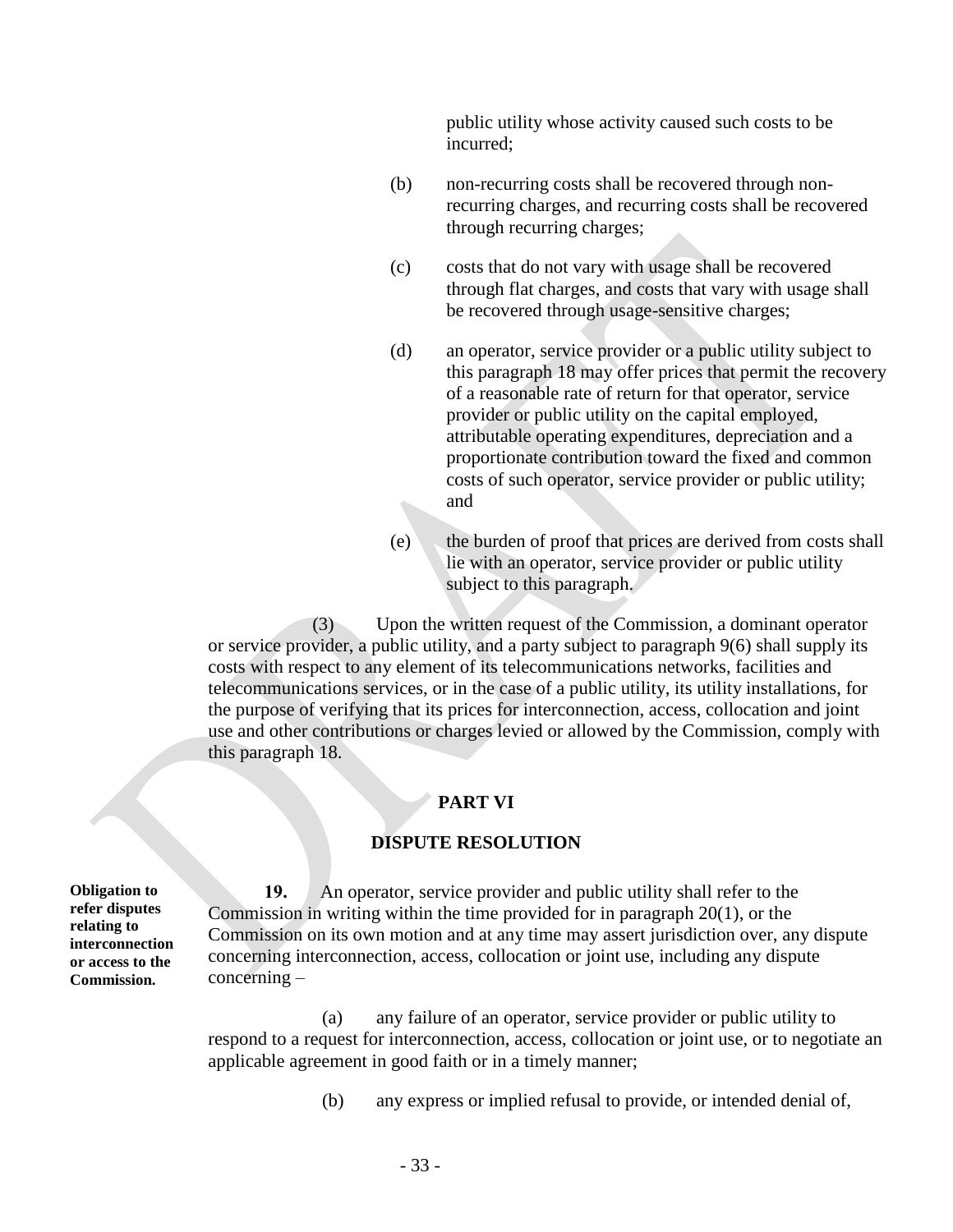interconnection, access, collocation or joint use, or to provide information requested by the other party under these Regulations;

(c) any failure by the parties to conclude an interconnection agreement, access agreement, or an agreement for collocation or joint use within the time specified in these Regulations;

(d) any failure of a dominant operator or service provider to comply with the Act, these Regulations, the requirements of its licence, or the rules or decisions of the Commission, or any other matter or dispute, concerning a Reference Interconnection Offer;

(e) any disagreement with respect to the price or any other term or condition for any element of interconnection, access, collocation or joint use;

(f) any other dispute regarding the conclusion, execution, effectiveness, interpretation, implementation, performance, modification, suspension or termination of an interconnection agreement, access agreement, or an agreement for collocation or joint use; and

(g) disputes regarding equal access and number portability.

**Procedures for the 20.** (1) Promptly upon becoming aware of a dispute, an operator, service provider or public utility shall send written notice to every other operator, service provider or public utility with whom the dispute has arisen of its intention to submit the dispute to the Commission for resolution, setting forth (at a minimum) the issues in dispute and a proposal for its resolution, and shall send a copy of such notice to the Commission.

> (2) If a dispute is not resolved by the parties within a period of fourteen days from the date of a written notice under subparagraph (1), each party to the dispute shall be obligated to submit the dispute to the Commission in the manner provided in subparagraph (3)**:**

> > Provided that the failure of any party to a dispute to submit it to the Commission shall not divest the Commission of jurisdiction over the dispute.

(3) (a) At the direction of the Commission if it has already asserted jurisdiction over a dispute by written notice to the parties, or within three days after the expiration of the fourteen-day period provided for in subparagraph (2) without a resolution to the dispute, each party to the dispute shall file a written submission with the Commission, and deliver a copy of such submission to the other party to the dispute.

- (b) A written submission under subparagraph (a) shall include --
	- (i) the names and contact information of the parties to the dispute;

**resolution of disputes concerning interconnection or access.**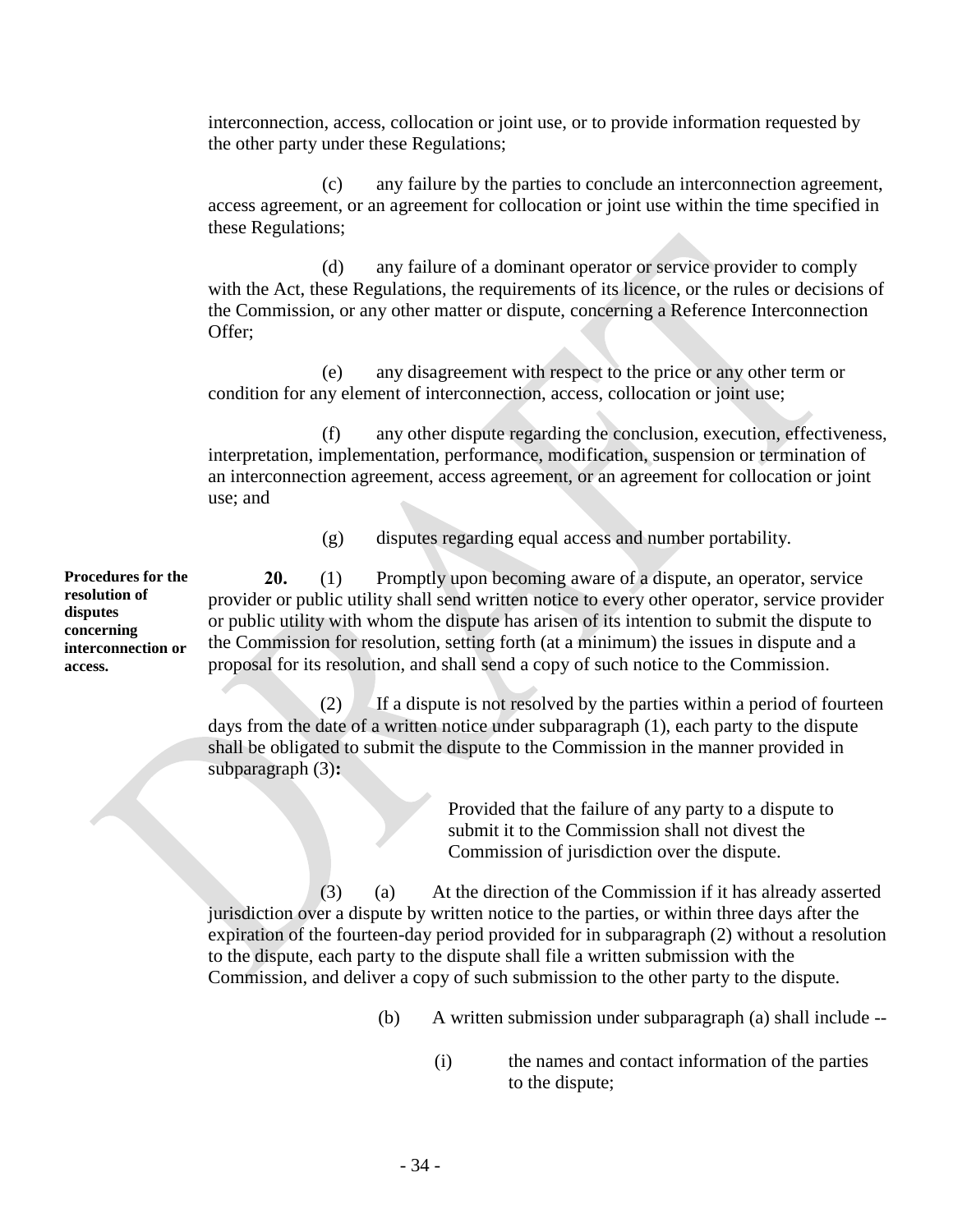- (ii) a statement of facts;
- (iii) a summary of the issues in dispute and a copy of any draft agreement or other document that represents the respective parties' most recent positions with regard to the issues in dispute;
- (iv) the submitting party's position on such issues and, to the best of such party's knowledge, the position of the other party to the dispute;
- (v) a description of the parties' attempts to resolve the dispute;
- (vi) a summary of any issues that were previously in dispute but that have been resolved, including a description and any documentation of any such resolutions;
- (vii) the party's proposal for a resolution of the dispute; and
- (viii) any other matters that the submitting party deems relevant or that the Commission may direct.
- (4) (a) Within the fourteen days following its receipt of the written submissions required under subparagraph (3), the Commission shall review the parties' respective positions, determine whether a hearing is necessary to resolve the dispute, and if it so determines, send a written notice to the parties of its determination.
	- (b) If the Commission determines that a hearing will be held, the written notice sent to the parties under subparagraph (4)(a) shall set forth the date and time for such hearing, which date shall be no more than thirty days from the date of such written notice, and the Commission shall publish a notice of the date, time and subject matter of the hearing in a newspaper of general circulation in Guyana.
	- (c) The parties to the dispute, in person or by counsel, and any other person having an interest in the subject matter of the dispute shall be entitled to appear at the hearing and be heard.

(5) Without derogation of the time requirements of this paragraph 20, the Commission may, either before or after any hearing it might hold under subparagraph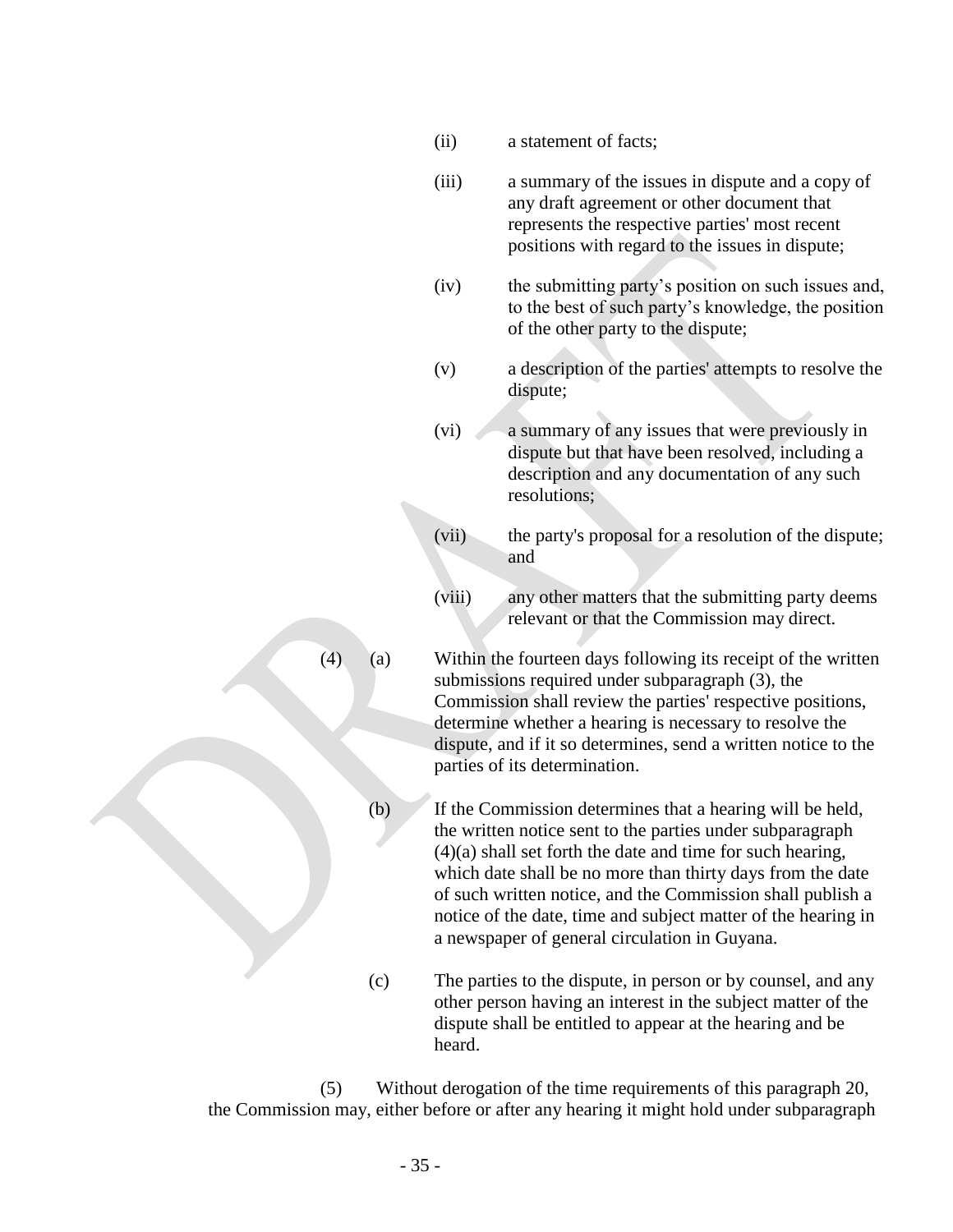- (a) require the parties to produce any document and other information that it determines, in its discretion, are necessary to adjudicate the dispute;
- (b) during normal business hours and upon at least twentyfour hours written notice, enter the premises of a party and inspect equipment and other facilities and utility installations related to the interconnection, access, collocation or joint use at issue;
- (c) exercise the *subpoena* and other powers provided for in section 60 or other provisions of the Public Utilities Commission Act 2016 and any powers provided for in the Act; and
- (d) determine, on the basis of the proceedings provided for in this paragraph 20**,** whether the dispute is not a *bona fide*  dispute and, if it determines that the dispute is not, promptly issue an order in writing resolving the dispute, including any determination that a party to the dispute should make payment to another party to the dispute and the resolution of the dispute as provided for in subparagraph (7).

(6) Where, during the pendency of a proceeding under this Part, the parties reach a resolution to their dispute acceptable to the Commission, the Commission shall issue an order in accordance with such resolution and shall dismiss the proceeding.

- (7) (a) The Commission shall finally determine, and issue an order in writing resolving, a dispute concerning interconnection, access, collocation or joint use within the thirty days following any hearing under subparagraph (4) or, if no hearing is held, within thirty days of the written submissions of the parties under subparagraph (3).
	- (b) An order of the Commission under subparagraph (7)(a) may include interim terms and conditions upon which interconnection, access, collocation or joint use shall be provided pending the parties' conclusion of a final interconnection agreement, access agreement, or agreement for collocation or joint use consistent with the order, within a reasonable period of time to be provided for in such order.
	- (c) The provisions of sections  $59(2)$ ,  $(3)$ ,  $(4)$  and  $(5)$  of the Public Utilities Commission Act shall apply *mutatis mutandis* to dispute resolution proceedings under this Part.

Cap. 57:01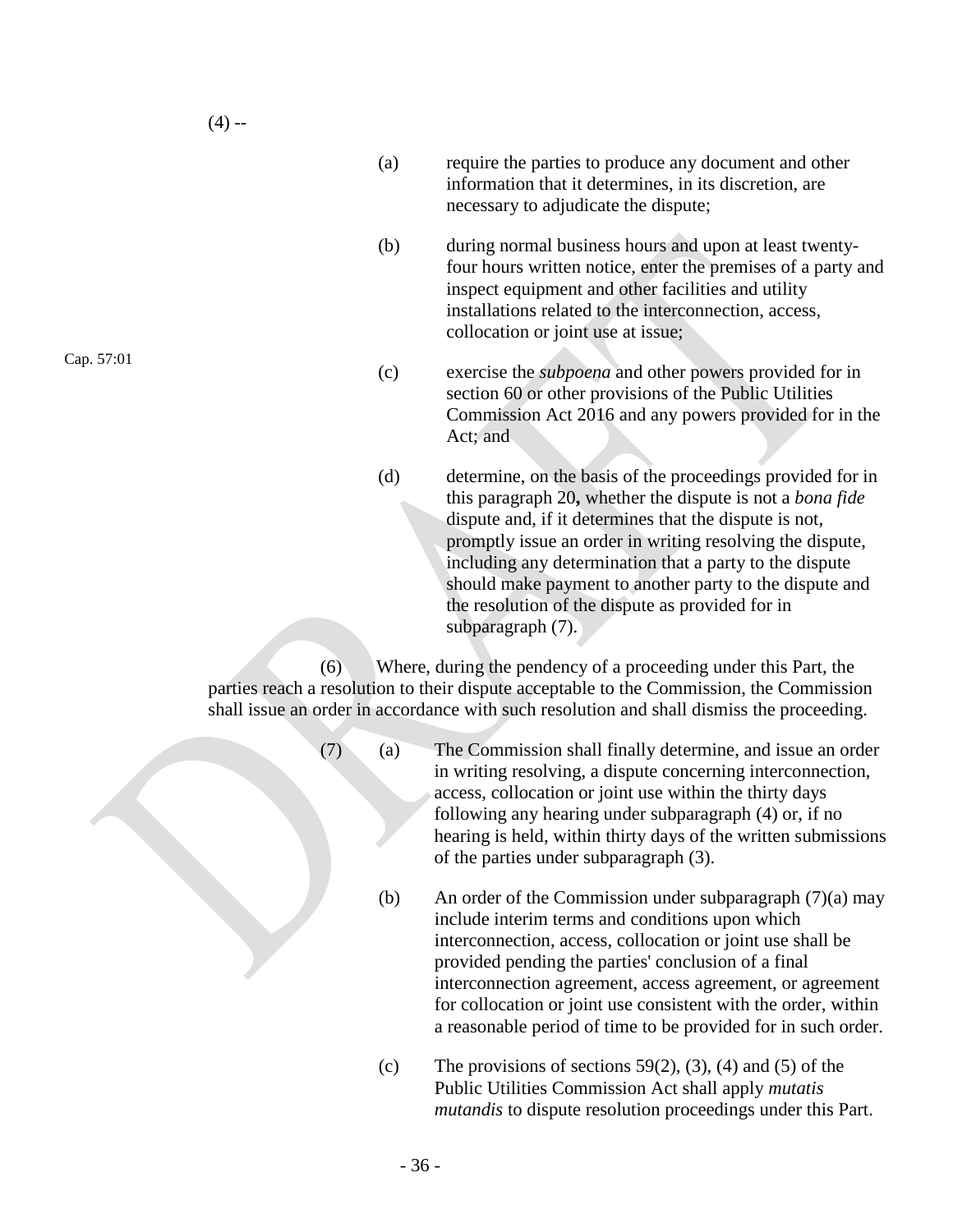(8) In determining a dispute concerning interconnection, access, collocation or joint use, the Commission shall take into account the following factors --

- (a) the impact upon achieving the goals set forth in the Act and in paragraph 4;
- (b) the terms of any relevant agreements then in force between the parties to the dispute;
- (c) the legitimate business interests of the parties, and the impact of the dispute and its resolution upon the respective parties and consumers;
- (d) the need to promote and safeguard competition;
- (e) any issues relating to safety, security and reliability;
- (f) the technical and engineering reasonableness of requiring the interconnecting operator or service provider or the accessing operator or public utility to use or install other facilities or utility installations, in light of the cost recovery mechanisms provided for in paragraph 17(3); and
- (g) other public interest considerations, such as the environmental impact of deploying certain types of facilities or utility installations by multiple operators or public utilities.

(9) Pending the resolution of a dispute by the Commission and further to the provisions of section  $28(1)(m)$  and paragraph 16(1), a party to the dispute shall refrain from impairing, modifying, suspending or terminating any interconnection, access, collocation, or joint use provided to any other party to the dispute, and from ceasing to perform an interconnection agreement, access agreement, or an agreement for collocation or joint use, without the prior written consent of the Commission and such other party, except that a party may, in respect of a billing dispute, collect from such other party any amounts that are not in dispute.

#### **PART VII**

#### **OFFENCES AND PENALTIES**

**Penalty for failure to provide, or to cooperate in the provision of, interconnection.**

- **21.** An operator or service provider that, without lawful excuse, fails --
	- (a) to respond to a written request for interconnection from, or to provide a draft interconnection agreement to, another operator or service provider, within the required period of time;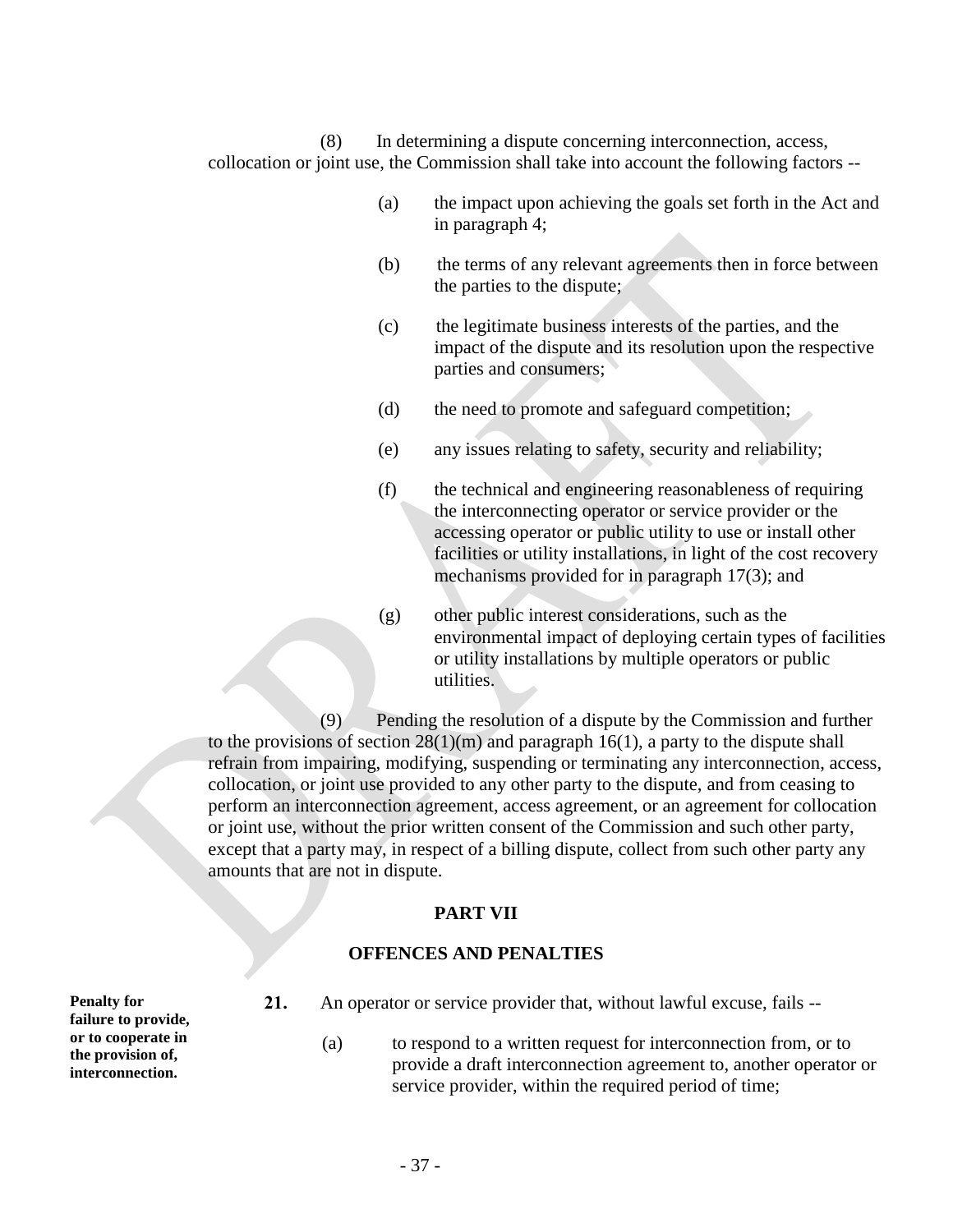- (b) to negotiate an interconnection agreement, or any modification, suspension or termination thereof, in good faith or otherwise to cooperate in providing interconnection in any material particular;
- (c) to submit an interconnection agreement, or any modification, suspension or termination thereof, or a dispute concerning interconnection, to the Commission, within the required period of time;
- (d) to modify an interconnection agreement as required by the Commission in connection with the Commission's review and approval of the agreement or a modification, suspension or termination thereof;
- (e) to execute an interconnection agreement, or any modification, suspension or termination thereof, approved by the Commission, or to effect interconnection within the required period of time;
- (f) to submit an executed interconnection agreement, or a written verification of the effectiveness of interconnection, to the Commission within the required period of time;
- (g) to continue performing an interconnection agreement pending the approval of a request for its modification, suspension or termination, or otherwise to perform the agreement, without the approval of the Commission and the other party to the agreement; or
- (h) to make any adjustments to its facilities, telecommunications networks, or telecommunications services in the manner ordered by the Commission for the provisions of interconnection,

shall be guilty of an offence and liable on summary conviction to a fine of not less than two million dollars and not more than three million dollars.

**Penalty for failure to provide, or to cooperate in the provision of, access, collocation or joint use.**

fails --

- **22.** Any operator, service provider or public utility that, without lawful excuse,
	- (a) to respond to a written request for access, collocation or joint use from, or to provide a draft access agreement or an agreement for collocation or joint use to, another operator or service provider or a public utility, within the required period of time;
	- (b) to negotiate an access agreement or an agreement for collocation or joint use, or any modification, suspension or termination thereof, in good faith or otherwise to cooperate in providing access, collocation or joint use in any material particular;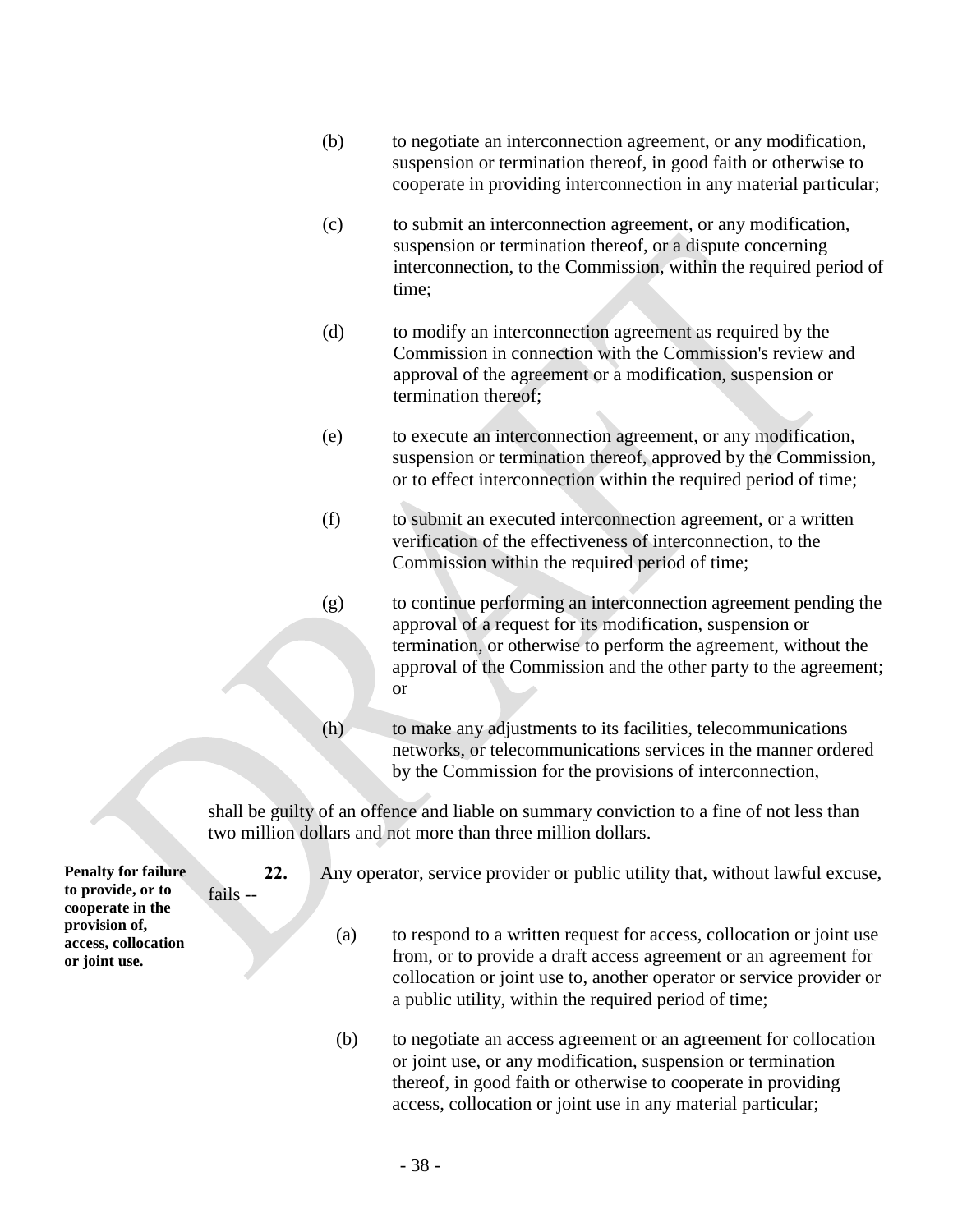- (c) to submit an access agreement or an agreement for collocation or joint use, or any modification, suspension or termination thereof, or a dispute concerning access, collocation or joint use, to the Commission, within the required period of time;
- (d) to modify an access agreement as required by the Commission in connection with the Commission's review and approval of the agreement or any modification, suspension or termination thereof;
- (e) to execute an access agreement or an agreement for collocation or joint use, or any modification, suspension or termination thereof, approved by the Commission, or to effect access, collocation or joint use within the required period of time;
- (f) to submit an executed access agreement or an agreement for collocation or joint use, or a written verification of the effectiveness of access, collocation or joint use, to the Commission within the required period of time;
- (g) to continue performing an access agreement or an agreement for collocation or joint use pending the approval of a request for its modification, suspension or termination, or otherwise to perform the agreement, without the approval of the Commission and the other party to the agreement; or
- (h) to make any adjustments to its facilities, telecommunications networks, telecommunications services or utility installations in the manner ordered by the Commission for the provision of access, collocation or joint use,

shall be guilty of an offence and liable on summary conviction to a fine of not less than two million dollars and not more than three million dollars.

**23.** Every dominant operator and service provider that fails to submit a Reference Interconnection Offer to, or to revise any such Offer as required by, the Commission; or to publish or make any approved Offer available to users; or to update any Offer as required by these Regulations or by the Commission shall be guilty of an offence and liable on summary conviction to a fine of not less than two million dollars and not more than three million dollars.

**24.** Any operator or service provider that denies a request for interconnection, and any operator, service provider or public utility that denies a request for access, collocation or joint use, without lawful excuse, shall be guilty of an offence and shall be liable on summary conviction to a fine of not less than two million dollars and not more than three million dollars.

**Penalty for unlawful denial of interconnection, access, collocation or joint use.**

**Penalties with** 

**Penalty for failure 25.** Any operator, service provider or public utility that fails to provide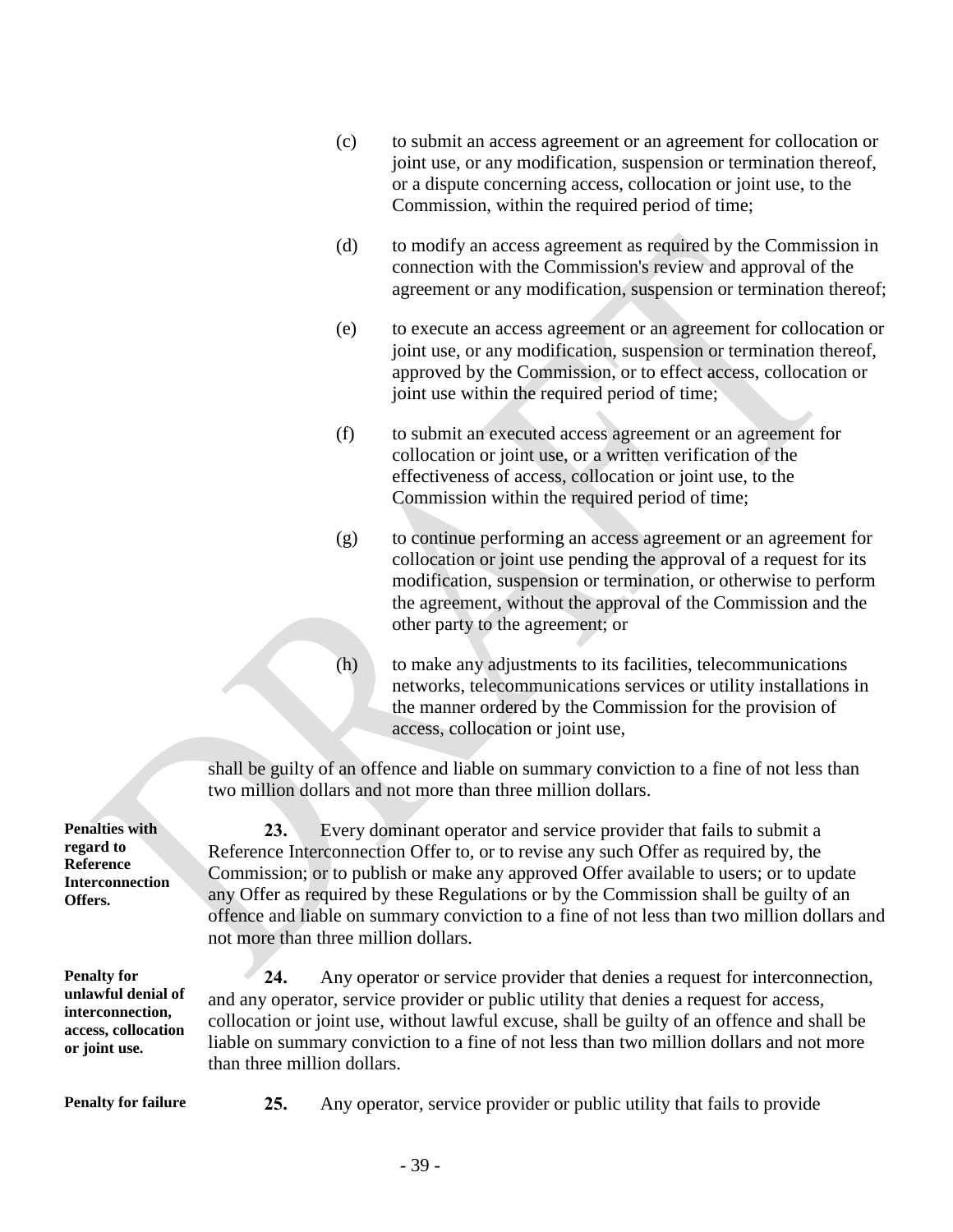| information.                                                                         | Commission, as required by these Regulations or otherwise by the Commission, shall be<br>guilty of an offence and liable on summary conviction to a fine of not less than one<br>million dollars and not more than two million dollars.                                                                                                                                                                                                                                                                                                |     |                                                                                                                                                                                                                                                                         |  |  |  |
|--------------------------------------------------------------------------------------|----------------------------------------------------------------------------------------------------------------------------------------------------------------------------------------------------------------------------------------------------------------------------------------------------------------------------------------------------------------------------------------------------------------------------------------------------------------------------------------------------------------------------------------|-----|-------------------------------------------------------------------------------------------------------------------------------------------------------------------------------------------------------------------------------------------------------------------------|--|--|--|
| <b>Penalty for failure</b><br>to provide equal<br>access.                            | 26.<br>Subject to the issuance of the order provided for in paragraph $7(3)$ , an<br>operator or service provider that fails to supply the details of number ranges in the manner<br>prescribed in paragraph $7(1)$ , or to comply with any other requirement specified by the<br>Commission with regard to the provision of equal access, shall be guilty of an offence and<br>liable on summary conviction to a fine of not less than two million dollars and not more<br>than three million dollars.                                |     |                                                                                                                                                                                                                                                                         |  |  |  |
| <b>Penalty for failure</b><br>to provide number<br>portability or<br>dialing parity. | Subject to the issuance of an order provided for in paragraph $7(3)$ , a<br>27.<br>dominant operator or service provider that fails --                                                                                                                                                                                                                                                                                                                                                                                                 |     |                                                                                                                                                                                                                                                                         |  |  |  |
|                                                                                      |                                                                                                                                                                                                                                                                                                                                                                                                                                                                                                                                        | (a) | to configure its telecommunications networks or<br>telecommunications services to facilitate or to provide number<br>portability as prescribed in paragraph $7(2)(b)$ , or to comply with<br>any requirement of the Commission with regard to number<br>portability; or |  |  |  |
|                                                                                      |                                                                                                                                                                                                                                                                                                                                                                                                                                                                                                                                        | (b) | to programme its switches and routers as prescribed in paragraph<br>$7(2)(a)$ , or to comply with any requirement of the Agency with<br>regard to dialing parity,                                                                                                       |  |  |  |
|                                                                                      |                                                                                                                                                                                                                                                                                                                                                                                                                                                                                                                                        |     | shall be guilty of an offence and liable on summary conviction to a fine of not less than<br>two million dollars and not more than three million dollars.                                                                                                               |  |  |  |
| <b>Penalty for failure</b><br>to supply contact<br>information.                      | An operator, service provider or public utility that fails to supply the<br>28.<br>Commission with the name and contact information of the officer or employee responsible<br>for processing interconnection agreements, access agreements or agreements for<br>collocation or joint use, or to advise the Commission of any change in that information,<br>shall be guilty of an offence and shall be liable on summary conviction to a fine of not less<br>than five hundred thousand dollars and not more than one million dollars. |     |                                                                                                                                                                                                                                                                         |  |  |  |
| <b>Penalty for</b><br>$\mathbf{H}$ aalka $\mathbf{H}$ aan aana $\mathbf{f}$          | 29.                                                                                                                                                                                                                                                                                                                                                                                                                                                                                                                                    |     | Every operator, service provider or public utility that, without lawful                                                                                                                                                                                                 |  |  |  |

information requested by another operator, service provider or public utility, or by the

**disobedience of order or other direction of the Commission**.

**to provide information.**

**Continuing offences.**

excuse, fails or refuses to obey an order or other written direction of the Commission with regard to interconnection, access, collocation or joint use, or any matter incidental thereto, shall be guilty of an office and liable on summary conviction to a fine of not less than two million dollars and not more than three million dollars.

General penalty. **30.** Every person who contravenes or fails to comply with any of the provisions of these Regulations, but for which a penalty is not specified herein, commits an offence and shall be liable on summary conviction to a fine of at least one million dollars and no more than two million dollars.

> **31.** If any offense of which a person is convicted under these Regulations is continued by such person after conviction, he shall be guilty of a further offence and liable